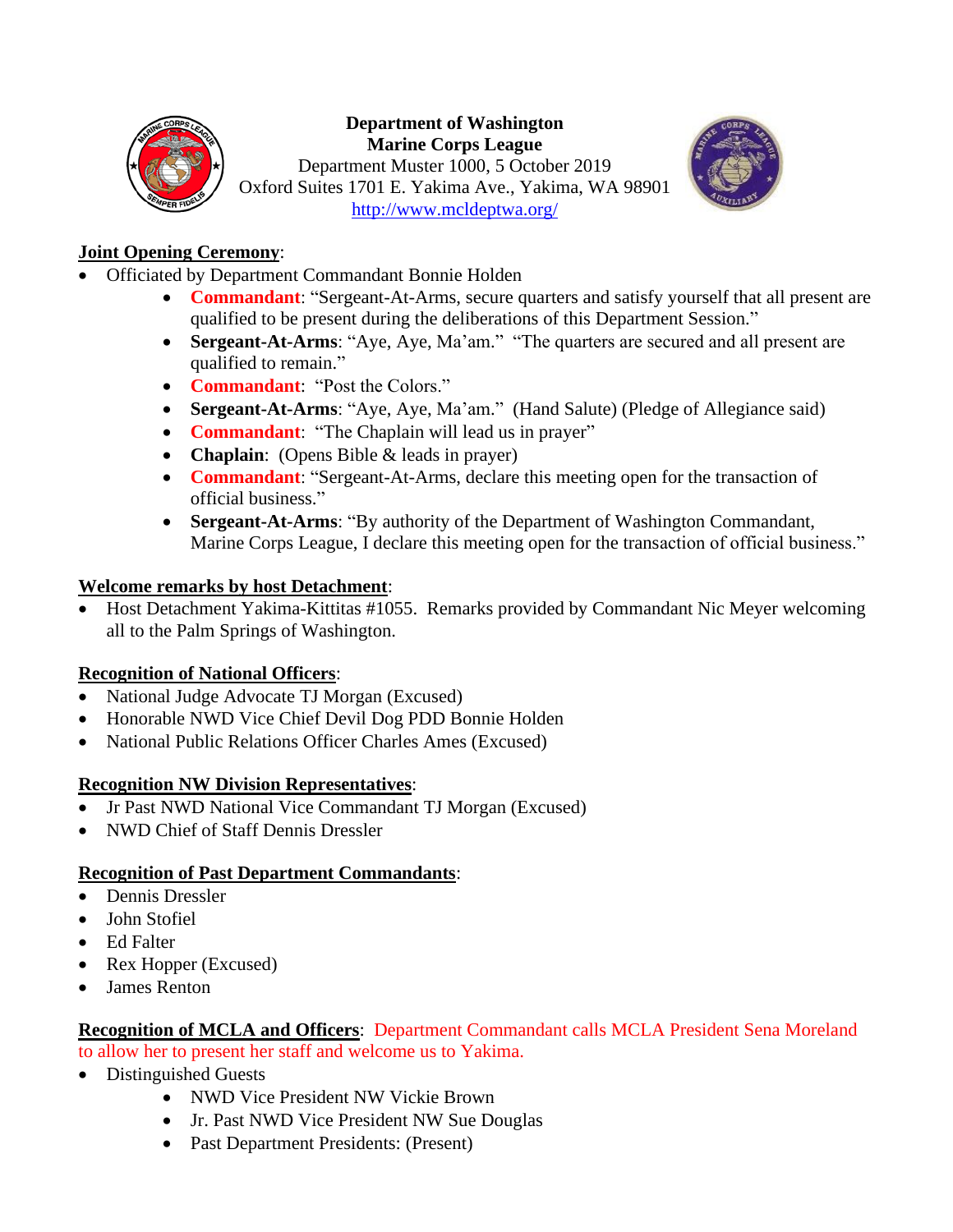- Paulie Stofiel
- Sandy Falter
- Sr Vice Rebecca Corpuz
- Jr Vice Vickie Brown
- Judge Advocate Sandy Falter
- Jr Past President Susan Douglas
- Secretary/Treasurer Jaci Kruse (Excused)
- Chaplain Sam Dressler (Excused)
- Captain of the Guard Carol Lucei
- Historian Vickie Brown

#### Department Commandant excuses MCLA

### **Recognition of Recipients of the NW Division Marine of the Year**: (\*\* = excused)

| TJ Morgan **    | John Moysiuk  | Dan Abbott ** |
|-----------------|---------------|---------------|
| Dennis Dressler | Bonnie Holden |               |

#### **Recognition of Recipients of Department's Marine of the Year Award**: (@ = present)

Bill Hauser @

Richard Jamieson **Dale Crandall** Stewart White Raymond Palmer Phil Ruhmshottel Rex Hopper John Stofiel @ Ron Black @ John Moysiuk @ Randy Ott @ Bonnie Holden @ TJ Morgan \*\*

John Witham Charles Foster Dennis Dressler @ James Renton @ Bill Town Mark Schildknecht @

#### **Recognition of "First Timers" to Department meeting**:

0 First Timers included:

#### **Roll Call of Officers**:

- Commandant Bonnie Holden
- Sr Vice Commandant TJ Morgan (Excused)
- Jr Vice Commandant George Hilbish II
- Judge Advocate John Moysiuk
- Chaplain Dennis Dressler
- Sergeant-At-Arms Mark Schildknecht
- Paymaster Bill Hauser
- Adjutant Randy Ott
- Jr Past Commandant James Renton

### **Minutes of previous meeting**:

- Adjutant: Published online, read highlights from June's Annual Convention.
- Commandant: I will entertain a motion to accept the minutes as published.
- Marine Dennis Dressler motioned to accept the minutes, Marine Ed Falter seconded and Membership voted in acceptance of minutes.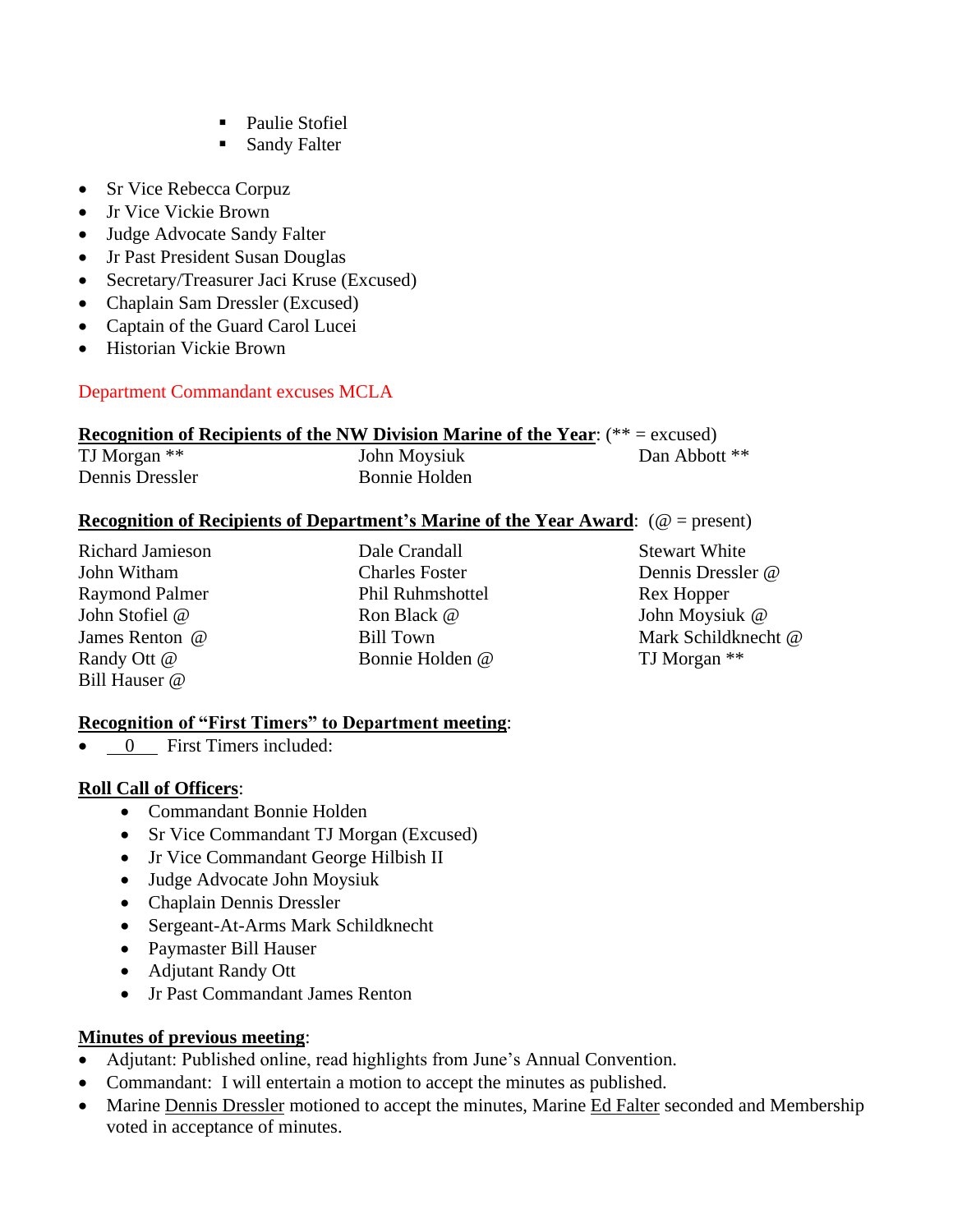#### **Correspondence**:

• National Roster Updates for PLM and Status. Received and forwarded to the Detachments for their processing.

**Adjutant Report**: Randy Ott – Hard Copy submitted on the back table and electronic copy has been submitted for the Department website.

**Paymaster Report**: Bill Hauser – Read report and amounts; hard copy on the back table and electronic copy has been submitted for the Department website.

• Commandant: I will entertain a motion to accept the Paymaster Report as read. Marine Ed Falter submitted motion, Marine George Hilbish II seconded and Membership voted in acceptance of Paymaster Report as read.

**Chaplain's Report**: Provided by Dennis Dressler: Since June's Convention, there have been **11** "Notices of Death" received from Detachments and forwarded to National Headquarters. The list below is based upon date of passing as opposed to when received from the Detachment Chaplain (or Adjutant or Commandant).

| <b>Jack Norman Clark</b>              | May 29, 2019      | Columbia River     |
|---------------------------------------|-------------------|--------------------|
| Charles V "Doc" Hancock<br>$\bullet$  | June 21, 2019     | Pierce County      |
| Herbert Weissblum<br>$\bullet$        | December 26, 2017 | Maj. Megan McClung |
| Margaret Wehman<br>$\bullet$          | March 8, 2019     | Olympia            |
| Lee Phillips<br>$\bullet$             | December 22, 2018 | Columbia River     |
| <b>Carnet Falconbury</b><br>$\bullet$ | October 21, 2018  | Columbia River     |
| William Hillgaerner<br>$\bullet$      | October 17, 2018  | Columbia River     |
| <b>Samuel Grooms</b><br>$\bullet$     | August 13, 2017   | Columbia River     |
| William Moorman<br>$\bullet$          | January 16, 2019  | Columbia River     |
| Robert Willson<br>$\bullet$           |                   | Mt. St. Helens     |
| <b>Roland Poynes</b><br>$\bullet$     |                   | Cpl Joseph Bier    |
|                                       |                   |                    |

o **Sickness and in Distress**: Hal Rasmussen, Det 336; Paul Burton, Det 336; Andy Anderson, Dennis Singleton, Tim Spencer, Det 504; Jim Nelson, Det 1451; Phil Ruhmshottel & Caroline, Det 826.

#### **Report of Officers**:

- Commandant: Bonnie Holden Present, Submitted.
- Sr Vice Commandant: TJ Morgan Excused, No report.
- Jr Vice Commandant: George Hilbish II Present, No report.
- Judge Advocate: John Moysiuk Present, reported no Chapter 9's. Nationally it's about attitude and power. Bylaws are being changed around the nation and we are working on getting them updated.
- Jr Past Commandant: James Renton Present, No report.

### **Report of Detachment Commandants**:

- Puget Sound Det. #336: Mark Gorman Present, Submitted.
- Tri-Cities Det. #337: Mike Ridgel Not Present, No Report
- Twin Harbors Det. #442: Frank Perov Ron Black, Present, Submitted.
- Olympia Det. #482: Sky Busk Shane Inman, Present, Submitted.
- Pierce County Det. #504: Charles Ames Jim Golden, Present, Submitted.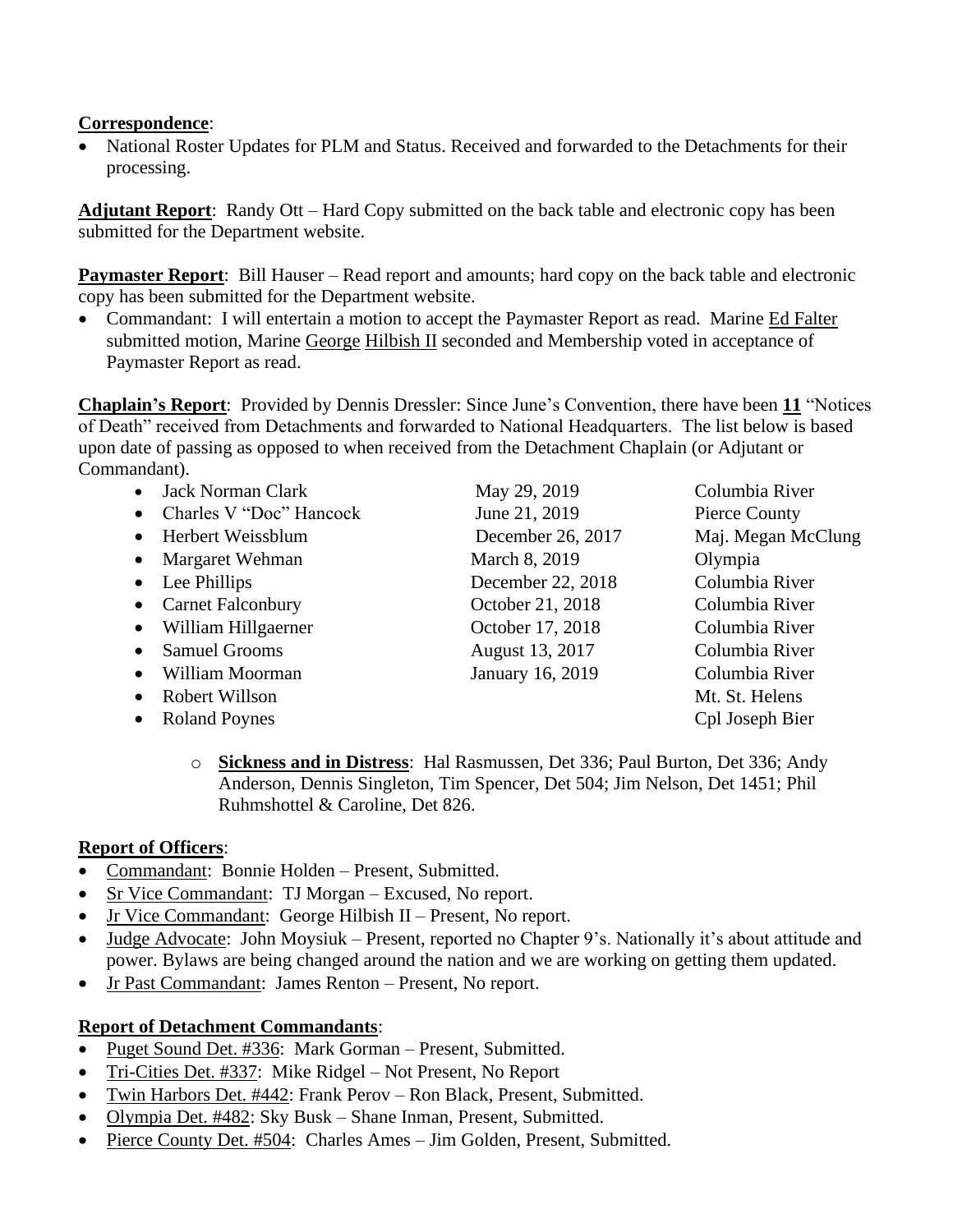- Olympic Peninsula Det. #531: Bob Schneider Present, Submitted.
- Melvin M Smith Det. #586: Kari Sobisky Jim Brown, Present, Submitted.
- Columbia River Det. #826: Lynn Bolte John Stofiel, Present, Submitted.
- Mt. St. Helen's Det. #889: Donald Simmons Not Present, Submitted.
- MT. Olympus Det. #897: Guy Eredale Present, Submitted.
- Skagit Valley Det. #1043: Lee Schuirman Not present, No Report.
- Yakima Kittitas Valley Det. #1055: Nicholas Myers Present, Submitted.
- Cpl Joseph P Bier Det. #1119: Bob Broostrom Bonnie Holden, Present, No Report.
- Maj. Megan McClung Det. #1210: Ricardo Reyes Closing.
- Captain Daniel B. Bartle Det #1335: Bruce Barton Not Present, No Report.
- Col. Richard Francisco #1451: Robert Gabelein Present, Submitted.

### **Report of Standing Committees/Advisory Councils**:

- Credentials Committee: Bill Hauser (Convention) N/A
- Budget and Finance Committee: Bill Hauser & Bonnie Holden (Convention)  $N/A$
- Nominating Committee: Jr Past Dept Cmdt James Renton  $-(\text{Convention})$  Reported ready to go.
- Rules Committee: Dept Judge Advocate John Moysiuk (Convention) N/A
- Bylaws Committee: Dept JA John Moysiuk (Convention)  $N/A$
- Audit Committee: George Hilbish, Bonnie Holden and Ed Falter (Convention) N/A
- Dept. Web Sergeant: TJ Morgan Excused, No Report. Needs a replacement.
- Dept. Training Officer: Don Nilson Excused, No report.
- Publications: Department Commandant No Report.
- Public Relations Officer: Charles Ames Excused, No Report.
- Membership Committee: Jr Vice Dept Cmdt George Hilbish II Present, Submitted.
- VAVS Committee: Rex Hopper Excused, Online Newsletter is available and will be sent out.
- Awards/Citations: Randy Ott Present, to be given under Good of the League.
- Americanism Committee: Bonnie Holden Present, Submitted.
- Legislative Committee: Shane Inman –New appointment, Reported on progress.
- Boy Scout Liaison: Jim Renton Present, Submitted.
- Homeless Veterans: John Moysiuk Present, Submitted. Nationwide there are 343 stand-downs being held.
- VAAC Representative: Larry Alcantara Excused, Submitted. Ron Black is interested in assignment.
- Department Marine of the Year (MOY): John Moysiuk Present, Submitted orally.
- Toys 4 Tots Liaison: LouAnne Harrey Present, working to get boxes into the communities.
- Young Marines Coordinator: Ed Falter Present, No Report.
- Department Convention "2020" update Spokane will submit a resolution to host the 2020 Dept. of Washington Annual Convention. Det 826 will discuss the 2021 Convention with its membership next week.
- Department Service Officer: VACANT LouAnne Harrey is working on her credentials to become our VSO.

### **\*\*\* ALL REPORTS SUBMITTED ELECTRONICALLY ARE ATTACHED AT THE END OF THIS REPORT \*\*\***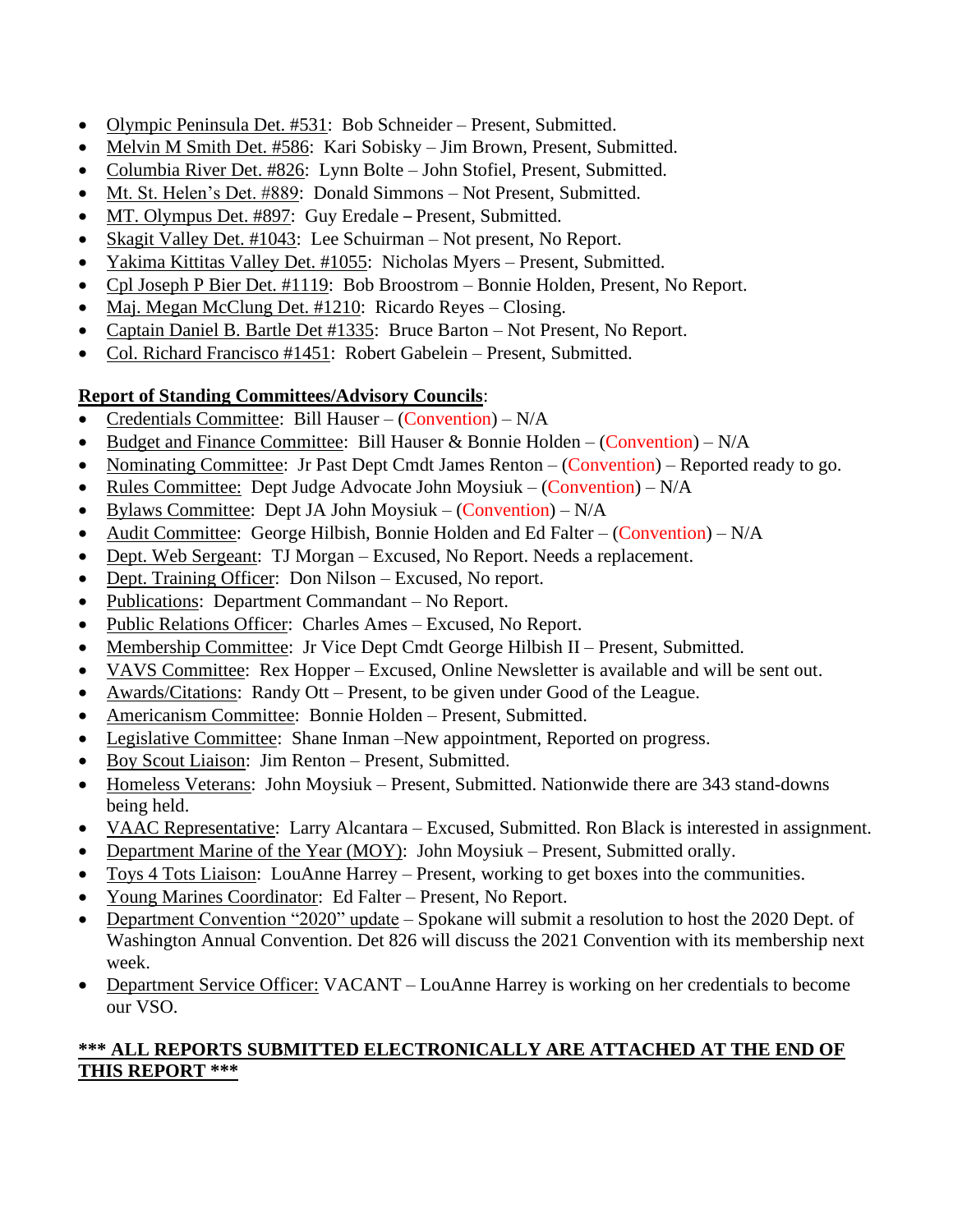#### **Old Business**: (June 2019)

- Don Nilson brought forth a new National History and Anniversary Committee about our MCL members to document their stories.
- NWD NVC TJ Morgan brought forth discounts for veterans in the MCL Library. Good deals.
	- o Bylaws on the National level are now being published since the Convention rewrites. Possibly available within the next month. This means Detachments/Departments will have to update/create their Bylaws.
	- o Trademark involving the EGA requesting permission to use the emblem when you are making money from the sales with the EGA.
	- o Delta Dental working on grants for scholarships.
	- o National is working on a convention app for schedules.
	- o Glock is back supporting the MCL with raffles. Tickets will be in Semper Fi.
- Commandant Holden presented awards to Detachments for their work from National Jr. Vice
	- o 336, 504, 586, 897, 1043, 1451, 1055 & Dept. of Washington.

#### **New Business**:

- Adjutant Ott motioned that our Finance Budget perform a line item review to determine adjustments to the current budget for funding of expenses including the Commandant's travel by the Paymaster. Seconded by Ron Black. Discussion. Motion carried. Committee members are John Stofiel, Randy Ott and Bill Hauser.
- Bob Gabelein motioned to create a restricted fund for Commandant's travel to the budget with the donations from the Detachments. Seconded by John Stofiel. Discussion. Motion carried.
- John Stofiel brought forth discussion about the Publications Committee being obsolete. Will be discussed at the Spring Staff meeting.
- The Melvin M. Smith Det #586 is placing a bid to host the 2020 Department Convention. They passed a resolution at their September meeting and will submit an official resolution letter after the Dept. meeting.

#### **Good of the League**:

- Commandant Holden presented unit awards to: Dets 336, 442, 504, 531, 586, 826, 897, 1055, 1451. Also, presented Certificates of Commendation to the Yakima/Kittitas 1055 for their support of the June Convention.
- Commandant Holden presented Peter Thornton, Det. 826 for his great work on winning the Newsletter Award from MCL National. Nice Plaque Pete!

#### **Announcements**:

- 2020 MCL Mid-Winter Norfolk, VA., February 27-29<sup>th</sup>, 2020.
- 2020 Department Spring Staff Meeting Yakima, April  $3^{rd}$  &  $4^{th}$ , 2020. Easter is the  $12^{th}$ .
- 2020 Department Convention Pending resolution to be hosted in Spokane.
- 2020 MCL National Convention Daytona Beach, FL, August 8-15<sup>th</sup>, 2020.
- 2020 NWD Conference TBD.
- 2020 Department Fall Staff Meeting Yakima, October  $2<sup>nd</sup> \& 3<sup>rd</sup>$ , 2020.

#### **Closing Ceremony**: Closed by Department Commandant Bonnie Holden

- o **Commandant**: "There being no further business, we will proceed to close."
- o **Commandant**: "Sergeant-At-Arms, Retire the Colors."
- o **Sergeant-At-Arms**: "Aye, Aye Ma'am." (Hand Salute)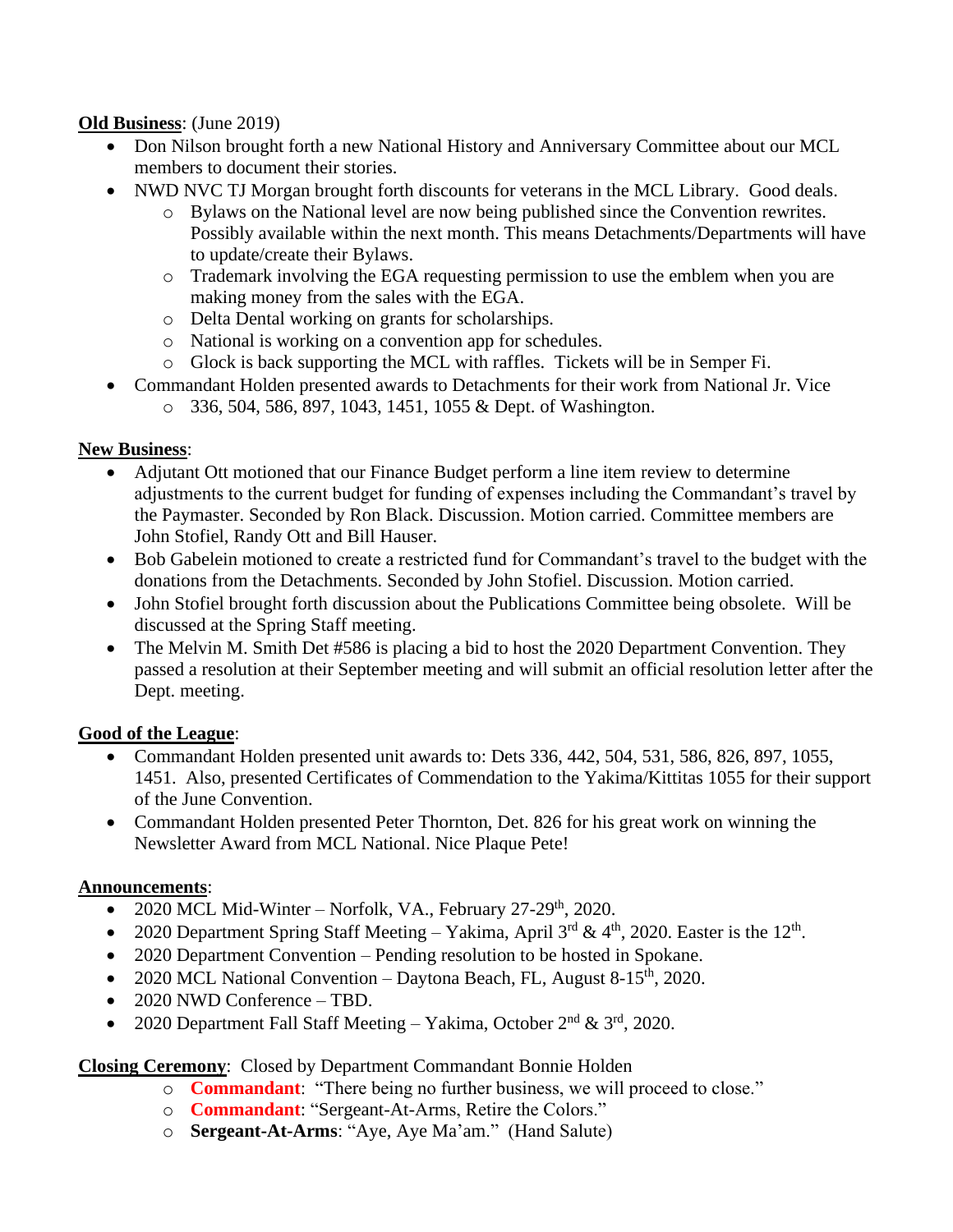- o **Commandant**: "The Chaplain will lead us in prayer."
- o **Chaplain**: (leads prayer and closes Bible)
- o **Commandant**: "Senior Vice Commandant, perform the last duty of your post."
- o **Senior Vice Commandant**: "Marines, the Department of Washington thanks you for your attendance, and requests you to secure new members, and further, that you favor us at every future meeting with your presence so far as your circumstances will permit."
- o **Commandant**: "Sergeant-At-Arms, declare this meeting of the Department of Washington, Marine Corps League officially closed."
- o **Sergeant-At-Arms**: "By authority of the Department of Washington Commandant, Marine Corps League, I declare this meeting officially closed until the Department Spring Staff Meeting in Yakima on April 4<sup>th</sup> at 1000, when it will reopen for the transaction of official business."

#### **Detachment Representatives Present at this Department Muster**:

| Puget Sound Det. #336:             | <b>YES</b>     |
|------------------------------------|----------------|
| Tri-Cities Det. #337:              | NO.            |
| Twin Harbors Det. #442:            | <b>YES</b>     |
| Olympia Det. #482:                 | NO.            |
| Pierce County Det. #504:           | <b>YES</b>     |
| Olympic Peninsula Det. #531:       | <b>YES</b>     |
| Melvin M. Smith Det. #586:         | <b>YES</b>     |
| Columbia River Det. #826:          | <b>YES</b>     |
| Mt. St. Helen Det. #889:           | NO.            |
| Mt. Olympus Det. #897:             | YES            |
| Skagit Valley Det. #1043:          | NO.            |
| Yakima-Kittitas Valley Det. #1055: | <b>YES</b>     |
| Cpl Joseph P. Bier Det. #1119:     | YES            |
| Maj. Megan McClung Det. #1210:     | NO.            |
| Capt. Daniel B. Bartle Det #1335:  | N <sub>O</sub> |
| Col. Richard Francisco #1451:      | YES            |

• **\_29** \_\_MCL Members in attendance.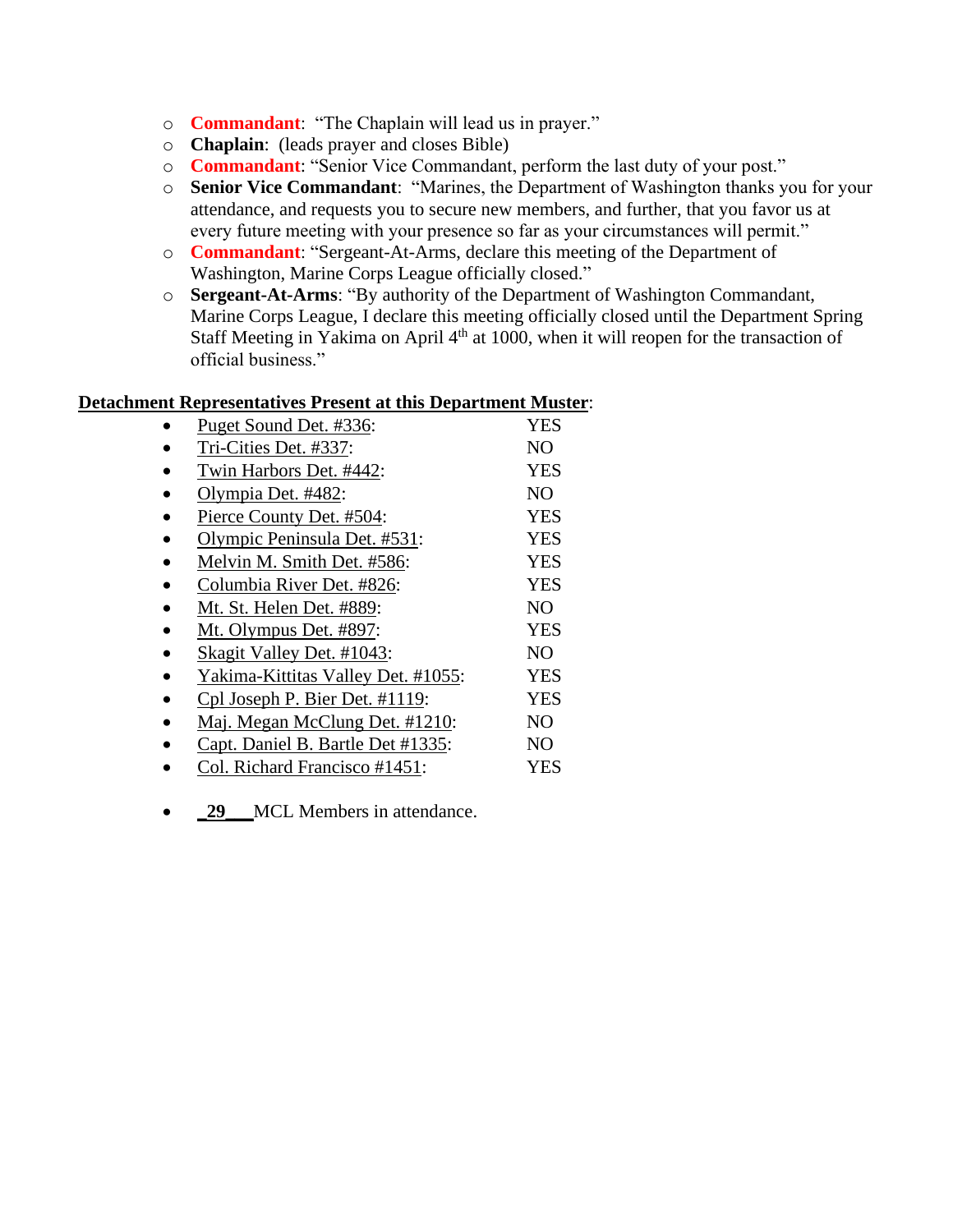### **\*\*\* ALL REPORTS SUBMITTED ELECTRONICALLY FOLLOW BELOW \*\*\***

Adjutant's Report

- **Washington Secretary of State**: (Status of each Detachment)
	- Secretary of State Corporations Division, 801 Capitol Way South, PO Box 40234, Olympia, WA 98504-0234 360-725-0377
	- Washington Secretary of State filing. Department and 16 Detachments are in the system. There is one Det. Overdue for filing Secretary of State! Web search on UBI #s: <http://www.sos.wa.gov/corps/search.aspx>

|           | <b>DETACHMENT</b>                         | UBI#      | <b>INCORP</b> | <b>EXPDATE</b> | <b>DISSOLUTION</b>     |
|-----------|-------------------------------------------|-----------|---------------|----------------|------------------------|
| ٠         | Dept. of WA                               | 601587317 | 051047        | 053119         |                        |
| ٠         | Puget Sound #336                          | 602917923 | 042309        | 043019         |                        |
| $\bullet$ | Tri-Cities #337                           | 602119092 | 032601        | 033119         |                        |
|           | Twin Harbors #442                         | 601830219 | 102583        | 103119         |                        |
|           | Olympia #482                              | 602148515 | 082701        | 083118         | Overdue                |
|           | Pierce County #504                        | 601804132 | 070797        | 073102         | Files w/Alt Status     |
|           | Olympic Peninsula #531                    | 602992577 | 022810        | 022819         |                        |
|           | Melvin M Smith #586                       | 601309349 | 032791        | 033119         |                        |
|           | Columbia River #826                       | 601492208 | 090393        | 093020         |                        |
|           | Mt. St. Helen's #889                      | 601589728 | 112194        | 113019         |                        |
|           | MT. Olympus #897                          | 601974685 | 081799        | 083119         |                        |
|           | Skagit Valley Det. #1043                  | 602005244 | 011000        | 013119         |                        |
|           | Yakima Kittitas Valley #1055              | 602072701 | 092500        | 093019         |                        |
|           | Cpl Joseph P Bier #1119                   | 602240331 | 100702        | 103119         |                        |
| ٠         | Maj. Megan McClung #1210                  | 602617910 | 052606        | 053119         | <b>Folding Charter</b> |
|           | Capt Daniel B. Bartle Det #1335 602952869 |           | 090909        | 093019         |                        |
|           | Col. Richard Francisco #1451              | 604143319 | 062717        | 063019         |                        |

• **Internal Revenue Service**: The IRS e-Postcard 990 filing. To check your status go to: [https://apps.irs.gov/app/eos/ePostSearch.do?dispatchMethod=navigateSearch&pathName=forward](https://apps.irs.gov/app/eos/ePostSearch.do?dispatchMethod=navigateSearch&pathName=forwardToEpostSearch&searchChoice=ePostcard) [ToEpostSearch&searchChoice=ePostcard](https://apps.irs.gov/app/eos/ePostSearch.do?dispatchMethod=navigateSearch&pathName=forwardToEpostSearch&searchChoice=ePostcard)

Enter your Detachment EIN: 91-XXXXXXX then click on next, On the next page a box will open, and show: Login ID Type: Exempt Organization Login ID 91053336404 [This number could vary, but go with what they give you] Organization Name MARINE CORPS LEAGUE In the box enter: Password Verify Password Enter your name, email and daytime phone #

Click on next and follow the instructions provided.

• **IMPORTANT:** This report is to be completed yearly. Send a copy of the email you receive confirming your registration, print out a copy for your Adjutant/ Paymaster file and forward the email to Department Adjutant Randy Ott at [otterpops.ott.r@gmail.com](mailto:moysiukjl@hotmail.com) for the Department Admin files.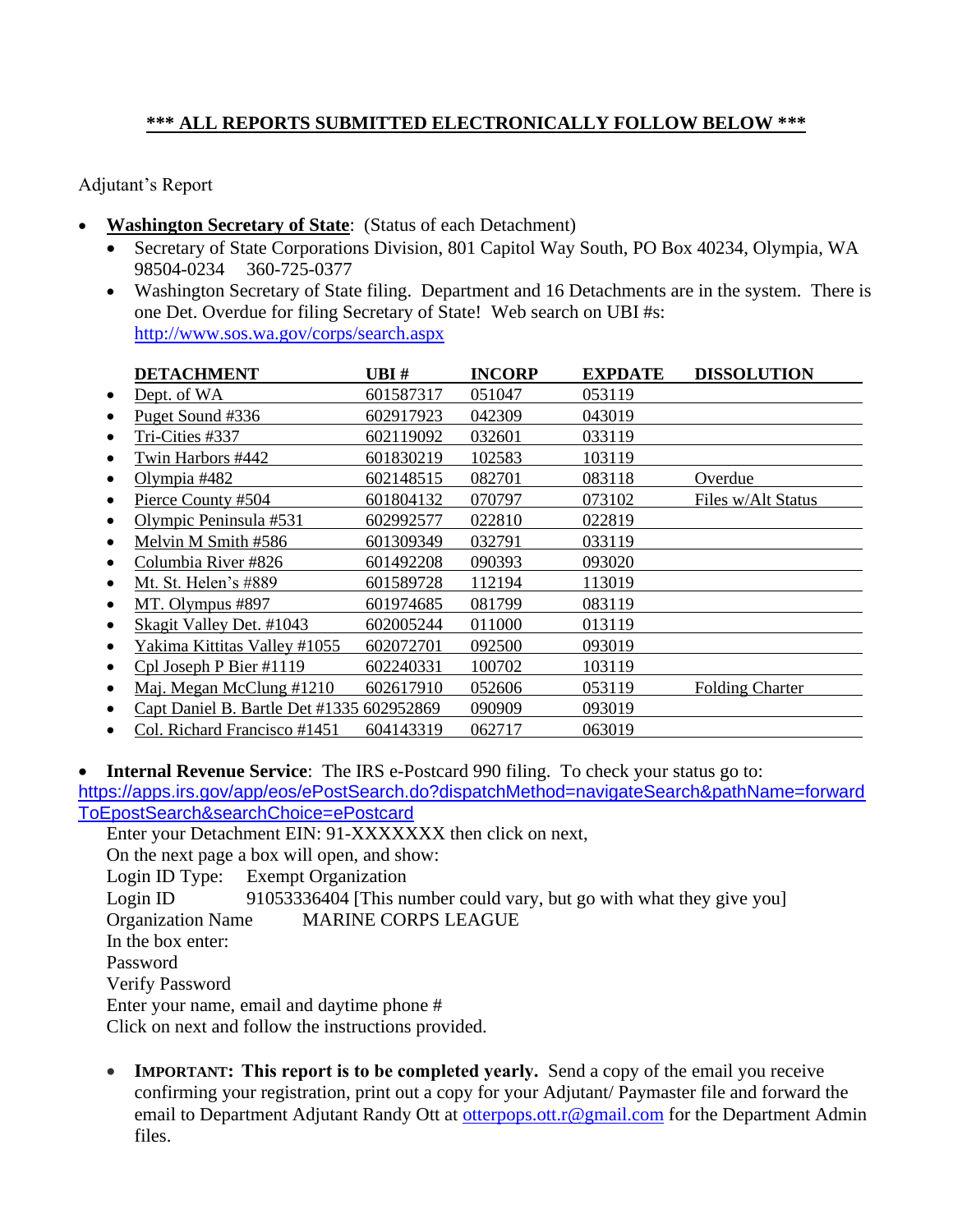|           | <b>DETACHMENT</b>                          | EIN        | TAX YR          | <b>STAT</b>  | <b>FILED</b> | <b>CONFIRM</b> |
|-----------|--------------------------------------------|------------|-----------------|--------------|--------------|----------------|
| ٠         | Dept. of WA                                | 91-0533364 | $01/01 - 12/31$ | Filed        | 2018         | 10/30/18       |
|           | Puget Sound #336                           | 91-1435694 | 07/01-06/30     | Overdue      | 2016         | 10/30/18       |
|           | Tri-Cities #337                            | 91-6087173 | 09/01-08/31     | Filed        | 2018         | 10/30/18       |
|           | Twin Harbors #442                          | 91-2053273 | 07/01-06/30     | Filed        | 2018         | 10/30/18       |
|           | Olympia #482                               | 91-2143220 | 07/01-06/30     | Filed        | 2018         | 10/30/18       |
|           | Pierce County #504                         | 91-1824633 | 07/01-06/30     | Filed        | 2018         | 10/30/18       |
|           | Olympic Peninsula #531                     | 91-1285018 | 07/01-06/30     | Filed        | 2018         | 10/30/19       |
|           | Melvin M Smith #586                        | 91-1890134 | 07/01-06/30     | Filed        | 2018         | 10/30/18       |
|           | Columbia River #826                        | 91-1647649 | 07/01-06/30     | Filed        | 2018         | 10/30/1        |
|           | Mt. St. Helen's #889                       | 91-1650015 | $07/01 - 06/30$ | Filed        | 2018         | 10/30/18       |
|           | Mt. Olympus #897                           | 91-2058115 | $07/01 - 06/30$ | Filed        | 2018         | 10/30/18       |
|           | Skagit Valley Det. #1043                   | 91-2016335 | 07/01-06/30     | Filed        | 2018         | 10/30/18       |
|           | Yakima Kittitas Valley #1055               | 91-2049201 | 07/01-06/30     | Filed        | 2018         | 10/30/18       |
|           | Cpl Joseph P Bier #1119                    | 47-0890445 | 07/01-06/30     | Filed        | 2018         | 10/30/18       |
| $\bullet$ | Maj. Megan McClung #1210                   | 35-2253724 | $01/01 - 12/31$ | <b>Filed</b> | 2018         | 10/30/18       |
|           | Capt Daniel B. Bartle Det #1335 80-0463568 |            | 07/01-06/30     | Overdue      | 2017         | 10/30/18       |
|           | Col. Richard Francisco #1451               | 82-2027836 | $07/01 - 06/30$ | Filed        | 2018         | 10/30/18       |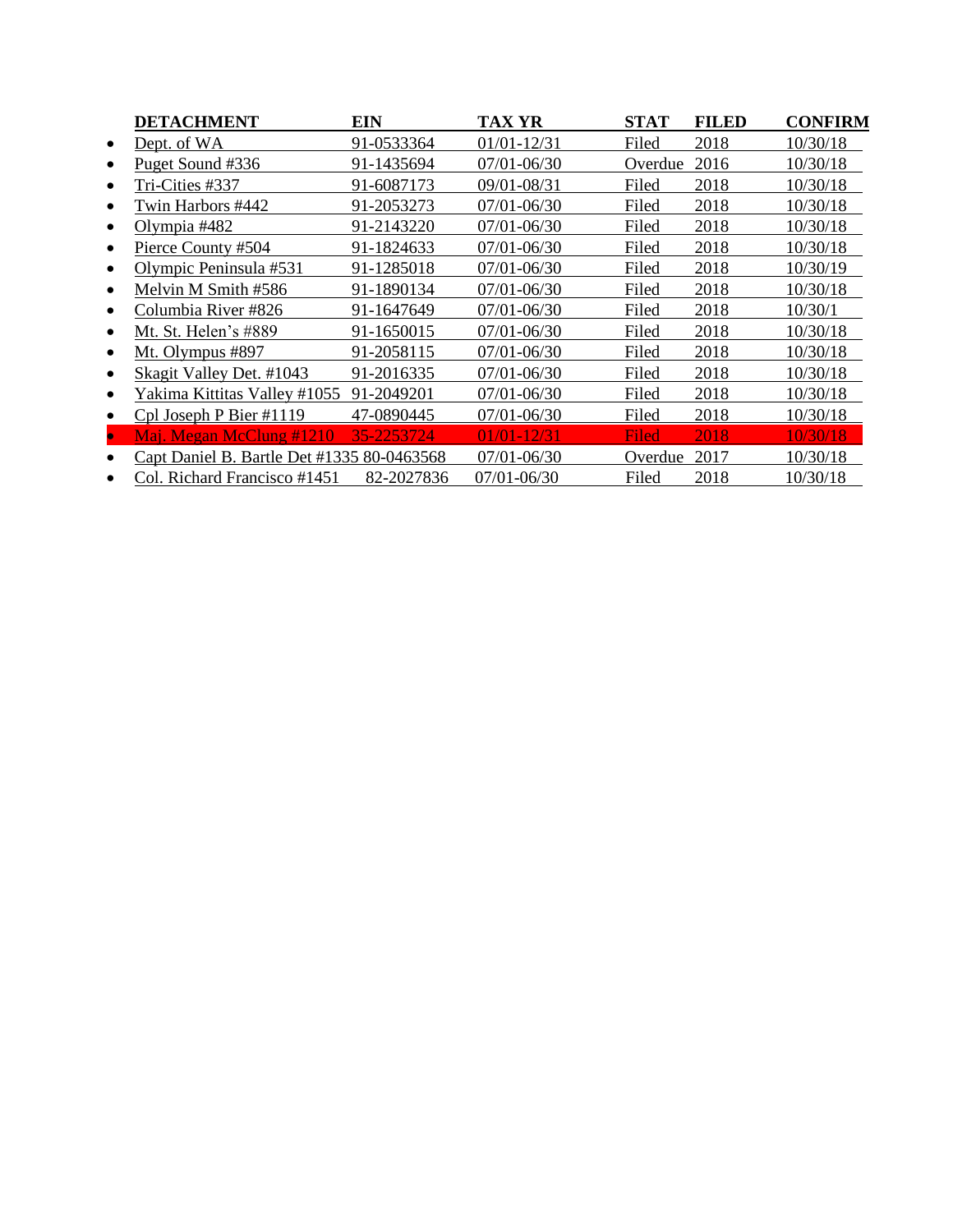### Department of Washington Eagle Scout Recognition Report 1-Jun-19

|                              | <b>JAN</b>   | <b>FEB</b> | <b>MAR</b>     | APR            | <b>MAY</b> | <b>JUN</b> | JUL | AUG | <b>SEP</b> | OCT            | <b>NOV</b> | <b>DEC</b> | 2019           |
|------------------------------|--------------|------------|----------------|----------------|------------|------------|-----|-----|------------|----------------|------------|------------|----------------|
| Puget Sound #336             |              |            |                |                | 6          |            |     |     |            |                |            |            | 6              |
| Tri-Cities #337              |              |            |                |                |            |            |     |     |            |                |            |            | 0              |
| Twin Harbors #442            |              |            |                |                |            |            |     |     |            |                |            |            | $\mathbf 0$    |
| Olympia Det. #482            |              |            |                |                |            |            |     |     |            |                |            |            | 0              |
| Pierce County Det #504       |              |            |                | $\overline{2}$ | 6          |            |     |     |            |                |            |            | 8              |
| Olympic Peninsula #531       |              |            |                |                |            |            |     |     |            |                |            |            | $\pmb{0}$      |
| Melvin M Smith #586          |              |            |                |                |            |            |     |     |            | 2              |            |            | $\overline{2}$ |
| Wenatchee #806               |              |            |                |                |            |            |     |     |            |                |            |            | 0              |
| Columbia River #826          |              |            |                |                |            |            |     |     |            |                |            |            | 0              |
| Mt. St Helen's #889          |              |            |                |                |            |            |     |     |            |                |            |            | $\mathbf 0$    |
| Mt. Olympus #897             |              |            |                |                |            |            |     |     |            |                |            |            | 0              |
| Mt. Rainier #989             |              |            |                |                |            |            |     |     |            |                |            |            | 0              |
| Skagit Valley #1043          |              |            |                |                |            |            |     |     |            |                |            |            | $\mathbf 0$    |
| Yakima Kittitas Valley #1055 |              |            |                |                |            |            | 3   |     |            |                |            |            | 3              |
| Lewis County #1119           |              |            |                |                |            |            |     |     |            |                |            |            | 0              |
| Maj. Megan McClung #1210     |              |            |                |                |            |            |     |     |            |                |            |            | 0              |
| Capt. Daniel Bartle #1335    |              |            |                |                |            |            |     |     |            |                |            |            | 0              |
| Mail to Department           | 1            |            | 2              | 3              |            |            |     |     |            |                |            |            |                |
| Total                        | $\mathbf{1}$ | 0          | $\overline{2}$ | 5              | 12         | $\Omega$   | 3   | 0   | 0          | $\overline{2}$ | 0          | 0          | 25             |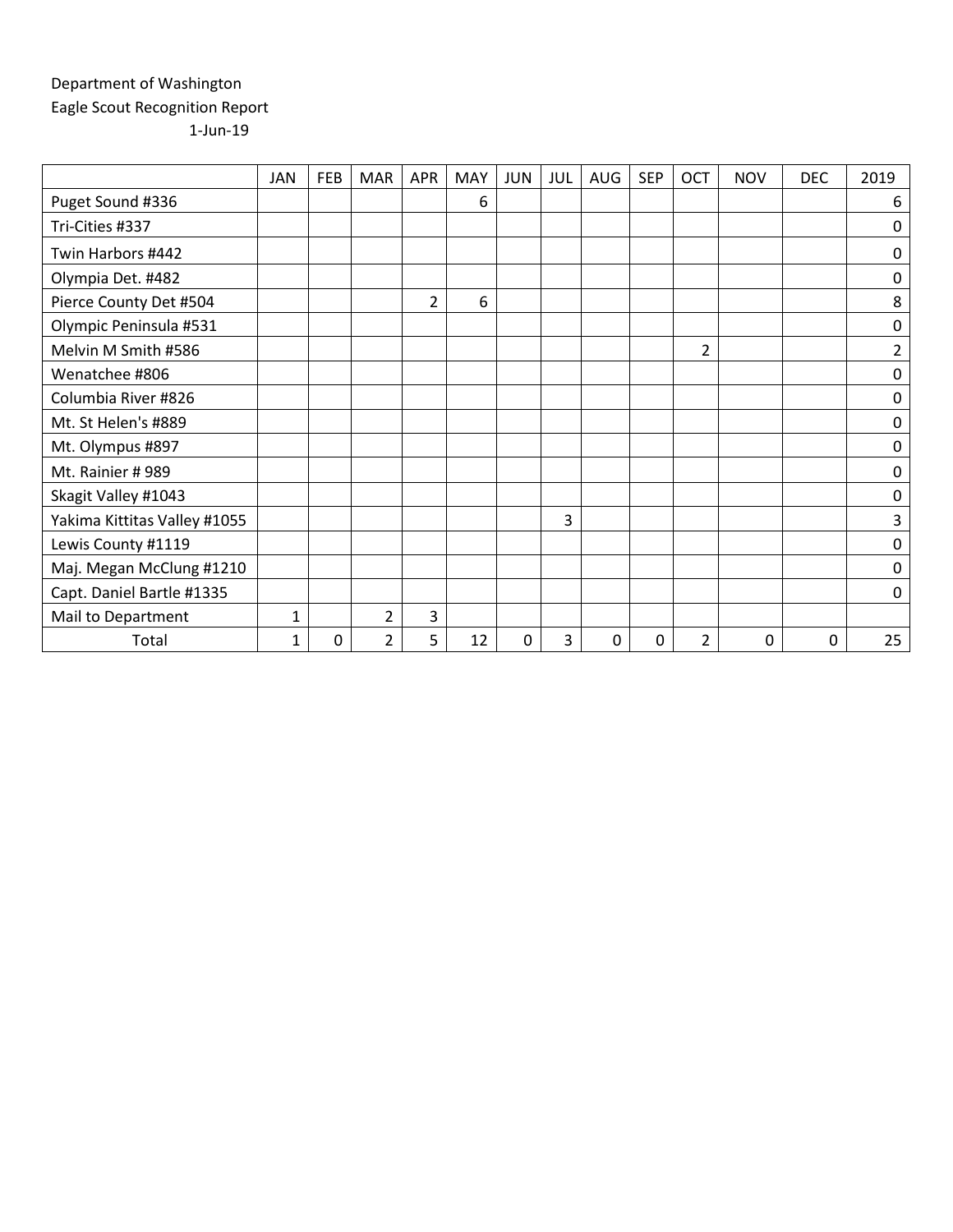September 23, 2019

TO: Bonnie Holden, Commandant WA Dept. Marine Corps League

FROM: Larry Alcantara, Chair Governor's Veterans Affairs Advisory Committee

SUBJECT: 2019 VAAC Fall Report



The Veterans Affairs Advisory Committee (VAAC) is a seventeen-member committee appointed by the Governor. Each member is appointed to a term of four years. Veterans are recommended for appointment to the VAAC by the leadership of nationally recognized Veteran Service Organizations active in Washington State, and two members are appointed as veterans at large.

The VAAC Operates with the motto of "No Veteran Forgotten" and serves in an advisory capacity to the Governor and the Director of the Washington State Department of Veterans Affairs. Members divide into small groups and plan Town Hall meetings in locations across the state. Town Hall meetings serve two purposes:

1) To provide a forum for veterans and their families to learn about the services and resources available in their own communities.

2) To educate VAAC members on issues that are important to veterans and their families across the state so that the VAAC can share this information with the WDVA Director and the Governor.

The 2019 Town Hall schedule is as follows:

March 21, 2019 Ellensburg May 9, 2019 Pasco June 27, 2019 Colville September 19, 2019 COMMANDER's CALL – AMVETS POST 1 **October 3, 2019 Centralia – American Legion Post November 7, 2019 Cathlamet, WA.**

Town Hall/Commander Call meeting minutes and presentation power points reflect veterans' benefits conveyed in meetings and veteran/families' issues and concern brought up at these meetings. If you were unable to attend a town hall/Commanders Call, or want to see what benefits awareness was presented and issues veterans themselves raised, you can review meeting minutes at:

<https://www.dva.wa.gov/about-wdva/veterans-affairs-advisory-committee>

Important links to explore include WDVA Program Updates, VA Puget Sound Health Care System Briefing, Seattle Regional Office Briefing and, VA Delta Dental Briefing.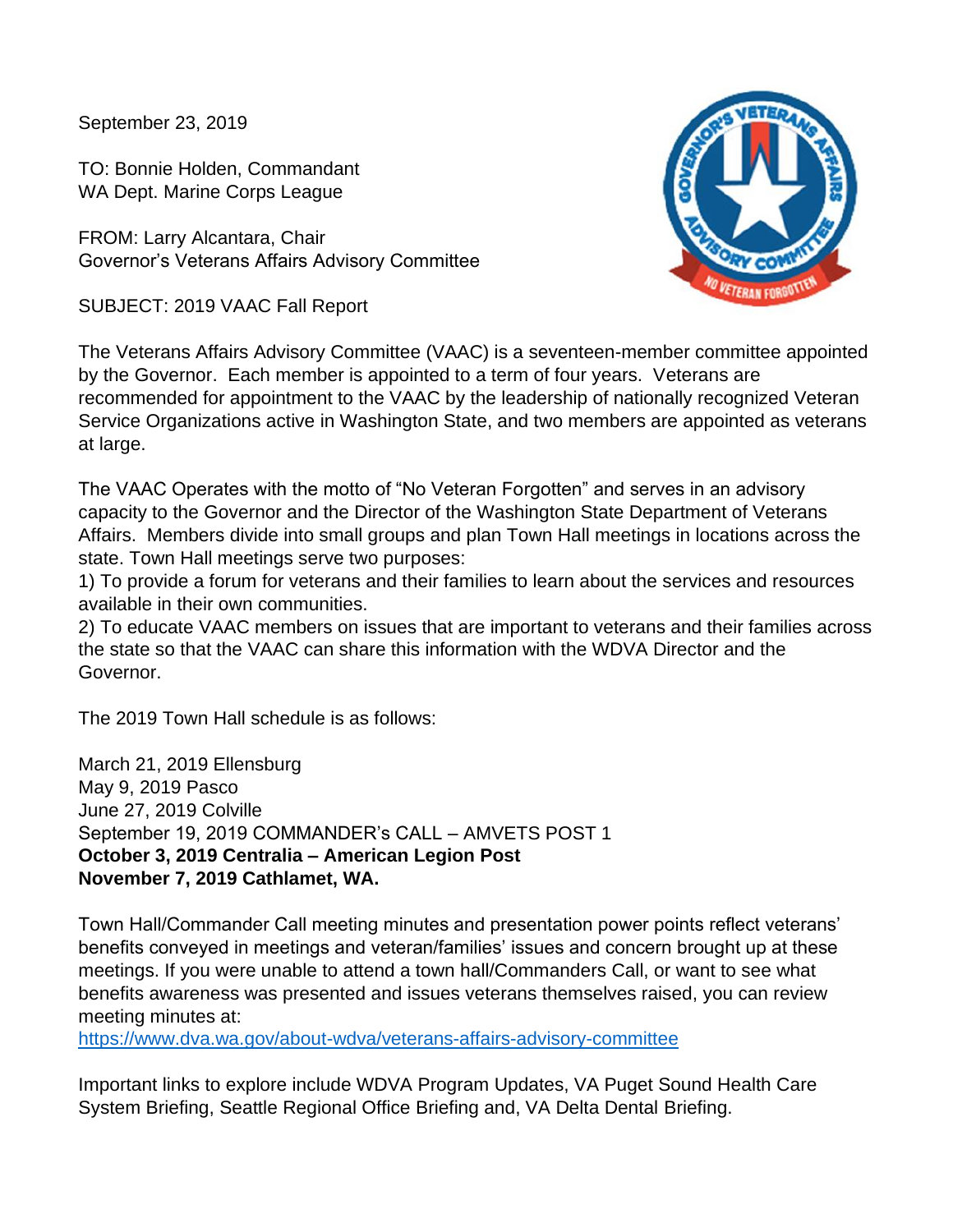Veterans Remembrance Emblem Program permits eligible veterans to purchase and display approved decals (U.S. Flag, U.S. Veteran and replicas of several campaign ribbons) on their vehicle license plates. The fees paid for the emblems go into an account to be used for memorials.

1. Projects that pay tribute to living and deceased veterans,

who have defended our nation's freedom;

- 2. Upkeep and operations of existing memorials; and
- 3. Land acquisition and construction of new memorials.

The Governor's Veterans Affairs Advisory Committee (VAAC) reviewed Emblem Fund applications and awards were approved as follows:

| <b>Edmonds Veterans Plaza:</b>                 | \$1,000  |
|------------------------------------------------|----------|
| <b>Northshore Veterans Memorial:</b>           | \$1,000  |
| Town of Concrete Memorial Markers:             | \$2,000  |
| Spokane Vietnam Memorial Restoration:          | \$2,000  |
| George Memorial Flagpole Monument:             | \$4,000  |
| <b>Coulee City Veterans Memorial:</b>          | \$5,000  |
| <b>Western WA Gold Star Families Monument:</b> | \$4,000  |
| <b>Auburn Vietnam Memorial:</b>                | \$2,000  |
| <b>Forks Gold Star Families Monument:</b>      | \$4,000  |
| <b>Total Distribution:</b>                     | \$25,000 |

Currently the VAAC is reviewing and rating the 2019 Washington State Outstanding Award for Service to Veterans applications, a 300-word nomination summary for an award in one of three categories. The Annual Outstanding Service to Veterans Awards are presented to recipients on Saturday, November 9, 2019 at the Auburn Veterans Day Parade.

Award categories are as follows:

**Superior Award** - This award is the Committee's highest honor and is given to recognize clearly superior accomplishments, achievements and outstanding performance.

**Distinguished Service Award** - This award is used to recognize significant accomplishments and special contributions.

**Team Award** - This award is designed to recognize significant accomplishments of a team or group of individuals. This may be for their contributions on a special project, special contribution and outstanding performance.

In closing, as veteran residents of Washington State, we extremely fortunate that we have an aggressive and innovative Washington Department of Veteran Affairs (WDVA). From military family's employment and transition to civilian life, to suicide prevention and TBI services, WDVA is on the frontline pushing the envelope. Here is a partial list of areas the WDVA serves our state veterans and their families:

- PTSD
- TBI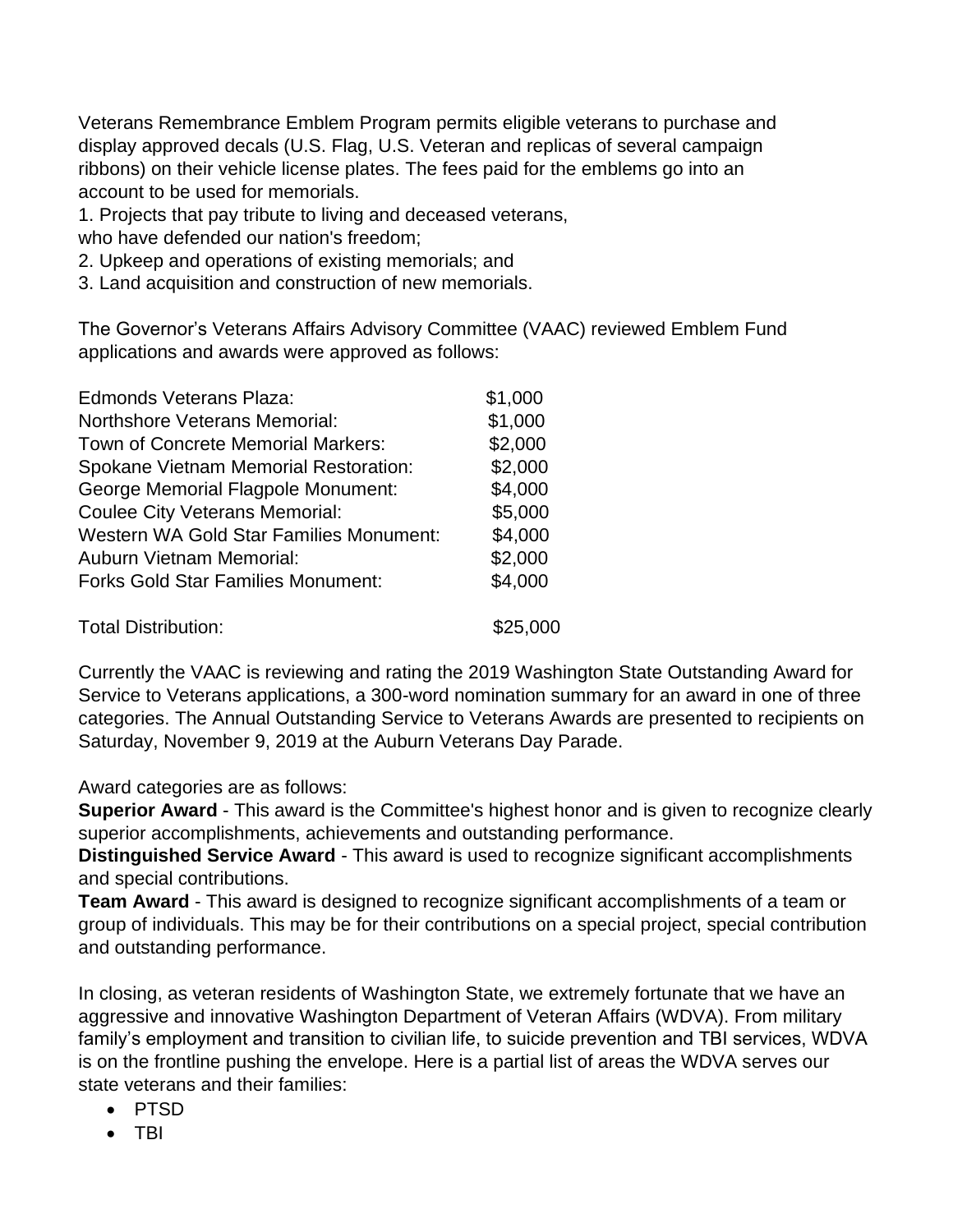- Claims Assistant
- Education and Training
- Employment
- Survivor Benefits
- Homeless veterans
- Veterans Homes
- State Veteran Cemetery

Together, veteran service organizations, like the Marine Corps League, and the WDVA improve the quality of life for our veterans and our communities.

LA:la:vaacfallrpt2019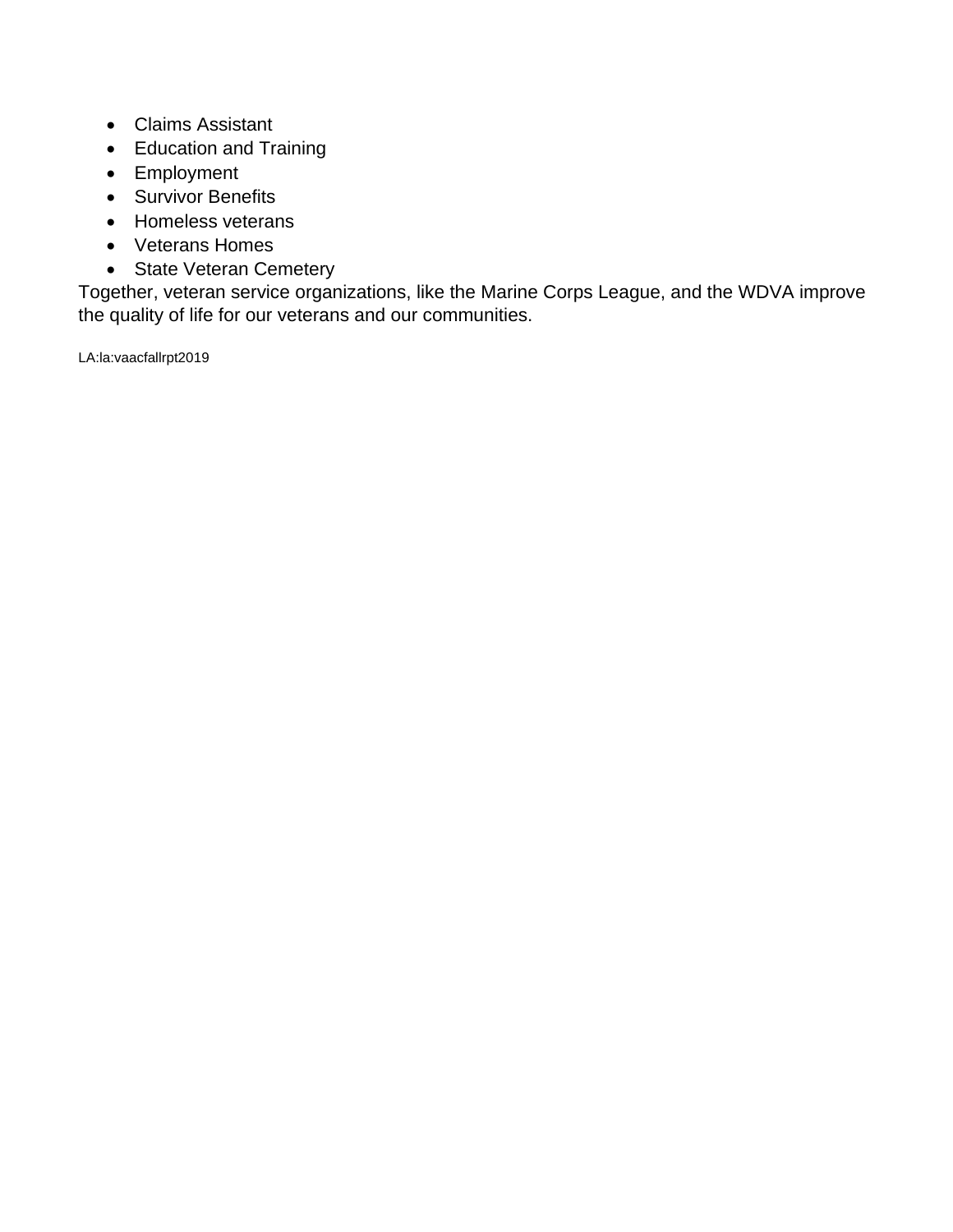To: Bonnie Holden, Dept. Commandant

- Via: Randy Ott, Dept. Adjutant
- From: Bill Hauser, Dept. Paymaster

Subj: Department Paymasters report

Account Balances as of 09/23/2019 Checking: (with no outstanding checks) Savings:

At the Department Convention their was some discussion about funding for the Department to be able to send the Commandant to attend the National conventions. Upon their return home the Columbia River Detachment has decided to start a raffle following their monthly meetings with a portion going to the Department for that purpose. So far the Columbia River Detachment has sent a total of \$23.00 to the Department for the Commandants travel funds.

If each Detachmentwould commit to just \$11.00 per month. In a year we could have over \$2,000.00 set aside for a Commandants Convention fund.

When emailing the Department Paymaster please use **[bhauser1952@msn.com](file:///C:/Users/Bill/Desktop/bhauser1952@msn.com)**.

Be sure to use the new transmittal form dated **© 2019 Marine Corps League, Inc**, Marine Corps League Inc. A downloadable copy can be found at; **[https://www.mcleaguelibrary.org/wp-content/uploads/2019/02/Official-Transmittal-Form-2-13-19-](https://www.mcleaguelibrary.org/wp-content/uploads/2019/02/Official-Transmittal-Form-2-13-19-1.pdf) [1.pdf](https://www.mcleaguelibrary.org/wp-content/uploads/2019/02/Official-Transmittal-Form-2-13-19-1.pdf) .**

**DD214s are not needed at the National or Department levels (don't send copies).** Review them at the Detachment level and return them to the member.

When sending your transmittals to the Department Paymaster you need to send the **original plus two copies**. The Department keeps one copy and the original and the other copy goes to National.

When submitting a transmittal with a deceased member you **must** also send a copy of the Certificate of Death that your Detachment Chaplain fills out.

Dues for new member applcations are \$25.00 to National and \$5.00 to the Department. Signed new member applications must be submitted with the check and transmittal.

• **Note on the transmittal - The reduced fees for new members, new associate members and new dual members between March 1st and August 30th to National of \$15.00. At the 2018 Spring Staff meeting it was decided that Department fees for that period would be reduced to \$2.50.** 

*This is only for the first year. You can't renew for multiple years at the reduced rate.*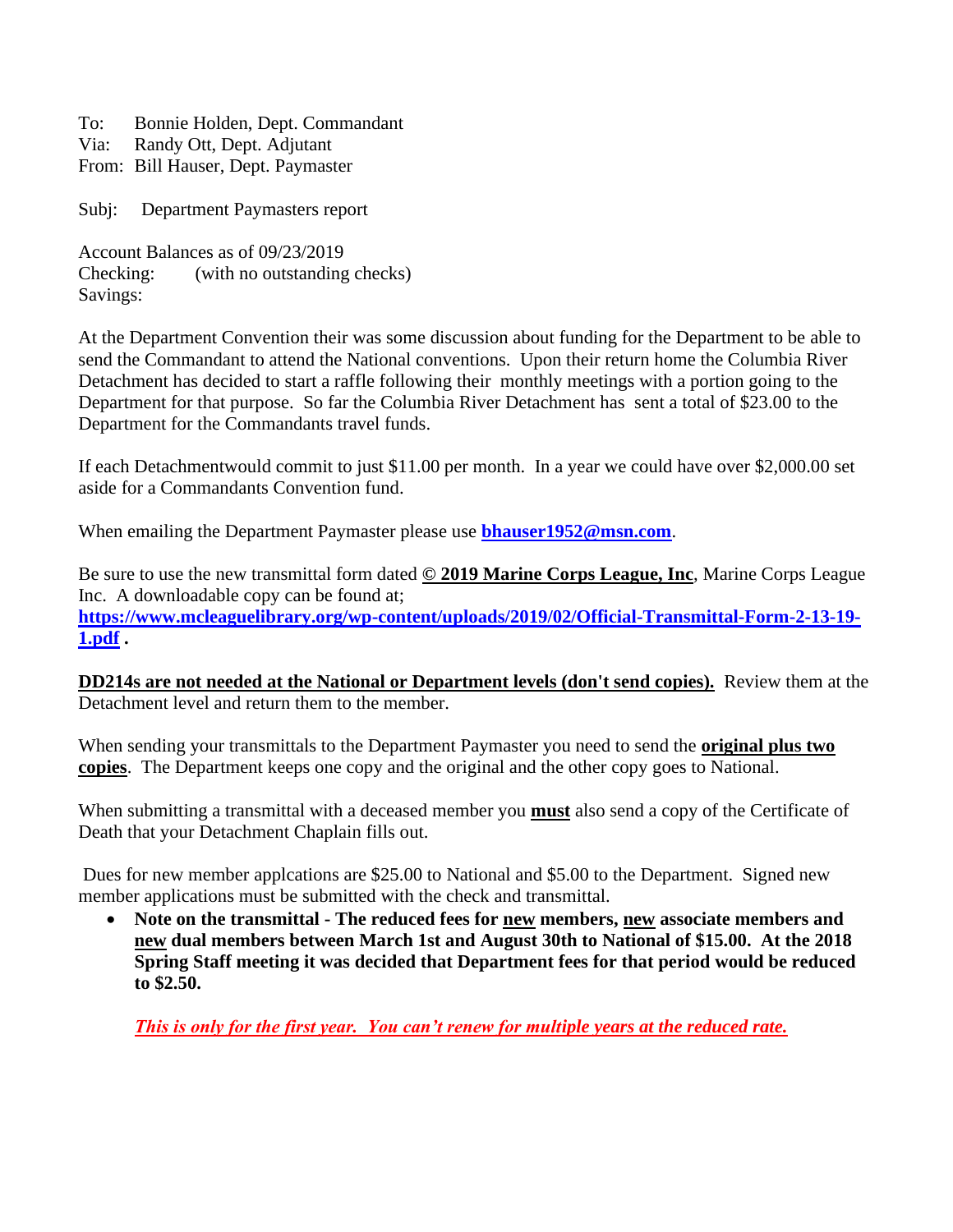Dues for Renewals are \$20.00 to National and \$5.00 to the Department. There is no Department fee for members paying for a life membership.

The new National policy for returning processed transmittals is to email copies of the completed transmittals back to both the Detachment and Department Paymaster. If you're not receiving copies check your junk folder. If you still have nothing let me know and I'll check what I've received.

If you're not receiving membership cards or Life Member cards, notify the Department Paymaster so I can followup with National.

If you call me *please leave a message* if I don't answer. I don't answer numbers that I don't recognize.

Semper Fidelis,

Bill Hauser Paymaster Department of Washington **[bhauser1952@msn.com](file:///C:/Users/Bill/Desktop/bhauser1952@msn.com)** (360) 608-6672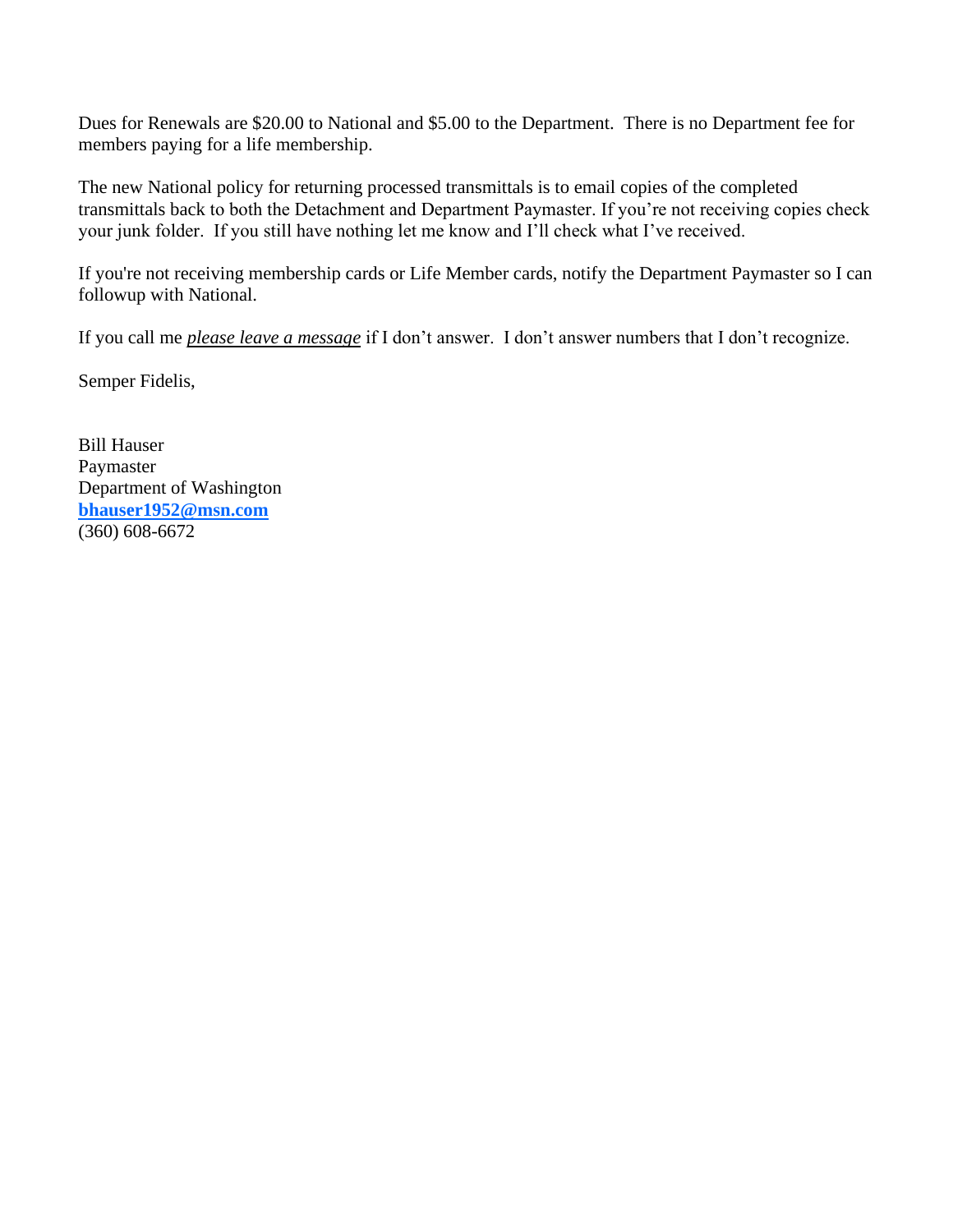# **Puget Sound MCL Detachment 336**

[www.pugetsoundmarines.org](http://www.pugetsoundmarines.org/)

425 440-9506

## **Department Staff Meeting October 5th 2019**

Puget Sound Detachment #336 Mark Gorman Commandant

**Deputy VAVS** – The Seattle VAVS Bill Smiley, volunteer hours 10/18 to 9/19 Total 1092 hrs

**Membership** – We have been operating without a JR Vice and have continually sought out a new on but continue to run into the same old excuses not enough time to do the job. We have lost several members over the last year 85 down to 47.

**Marine Corps Birthday Dinner 2019 –** We are in the planning faze for the 2019 Ball it will be held at the VFW Post 2995 in Redmond, WA. Cost is \$50 per person. Tickets are on sale at the post contact the Bartenders you my pay with credit card.

**Toys For Tots** – This year we paired up with the Reserves again this year at this time we are in the process to secure the warehouse.

**Pistol & Rifle Competition –** April is the pistol shoot and September is the scheduled rifle shoot for 2019. We do have range time on the last Saturday of each month. Issaquah Sportsmen's Club.

**Marine Rose Program** – Is still going forward have 1 scheduled for the rest of 2019. Still looking for a coordinator for the program.

**Honor Guard** – Is combined of members from 336 and 531 we are in the process of upgrading our rifles. Our plan is to have 7 on the hill and 3 as readers for all services.

**Eagle Scout –** We have done only 1 award in 2019 and did 5 in 2018

**Marine for Life –** M4L is going very strong now we have added 3 more locations on the Peninsula to hold the event and have had great success in both King Co. and Kitsap Co. will continue to do this through 2019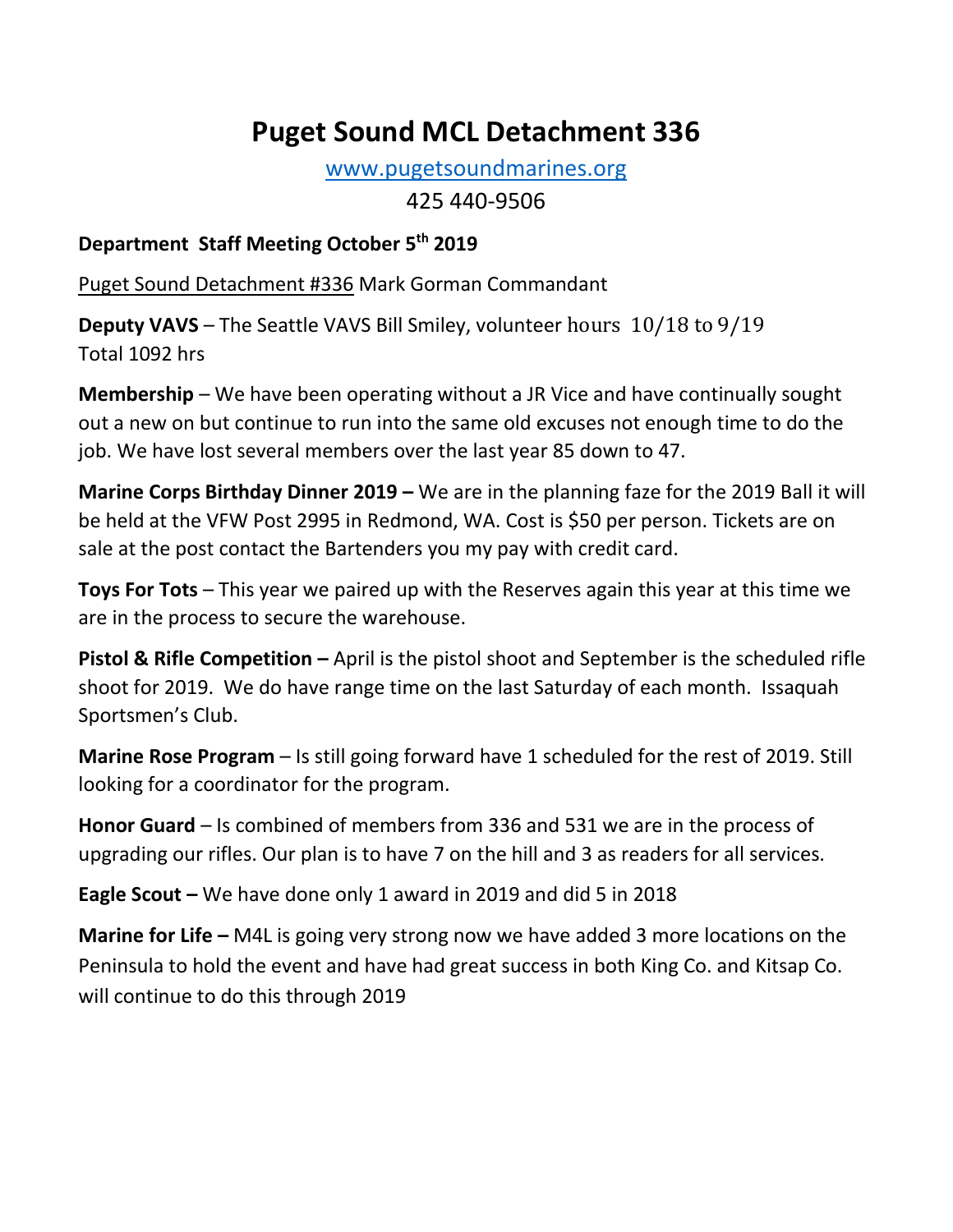#### **MARINE CORPS LEAGUE PIERCE COUNTY DETACHMENT #504**

October 5, 2019

Since the meeting in Department Convention the following has occurred:

We currently have 87 members and associates, 57 are life members, 30 annual members 5 are in arears and 1 active duty honorary. We have recruited one new member and one member reported to the Supreme Commandant.

The Annual Department "Rock" Ceremony was held on August 31<sup>th</sup>, Major Scott Newton USMC (Ret), was the guest speaker. The Color Guard and the Rifle Detail was provided by the Security Battalion from Bangor. The Puget Sound, Pierce County, Olympic Peninsula, Columbia River and Cpl Joseph P Bier detachments had members in attendance. The Seattle Young Marines unit and the scouts from BSA troop 422 of Enumclaw participated in the ceremony. Next year's ceremony will be on the 29<sup>st</sup> of August.

We have awarded 1 Eagle Scout his Good Citizenship certificate.

Gearing up for this year's Toys for Tots campaign.

Respectfully Submitted,

Charles Ames Commandant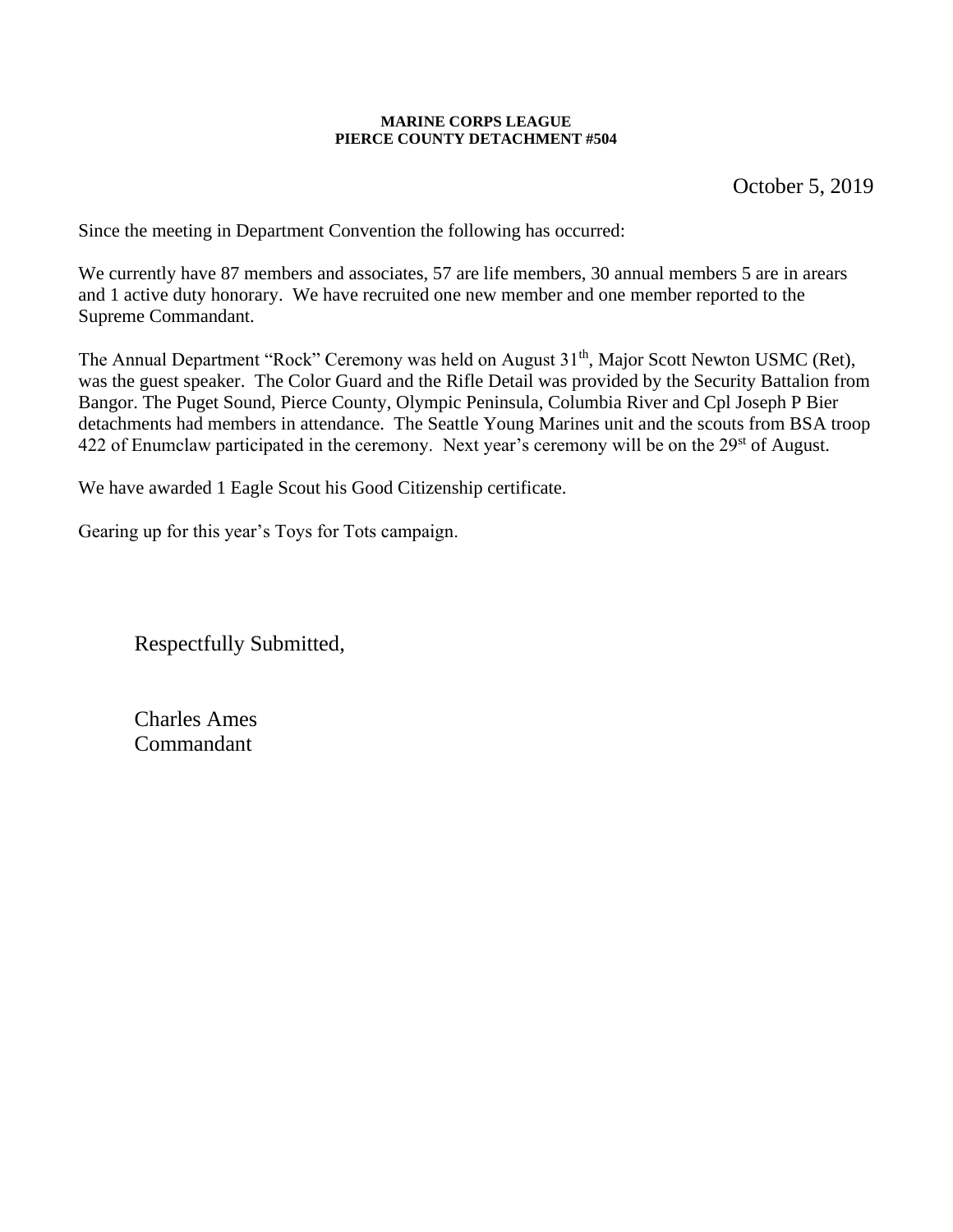#### **September 22, 2019**

#### **From: Commandant, Olympic Peninsula Detachment 531**

- **To: Commandant, Department of Washington**
- **Cc: Adjutant, Department of Washington**

#### **Subj: Commandant's Report, Olympic Peninsula Detachment 531, October 5, 2019.**

#### **Period: June 9, 2019 to October 5, 2019**

#### **June 2019**

- Detachment 531 Business Meeting.
- Detachment 531 and 336 members performed Honor Guard duties at Tahoma National Cemetery.
- Detachment Marines attended the Department of Washington Annual Convention in Yakima, WA.

#### **July 2019**

- Detachment 531 Business Meeting.
- Detachment 531 and 336 members performed Honor Guard duties at Tahoma National Cemetery.
- Detachment Marines had an additional informal meeting while attending a potluck dinner.

#### **August 2019**

- Detachment 531 had 13 Marines and guests attend the Marine Corps League National Convention in Billings, MT.
- Detachment 531 and 336 members performed Honor Guard duties at Tahoma National Cemetery.

#### **September 2019**

- Detachment 531 Business Meeting.
- Detachment 531 and 336 members performed Honor Guard duties at Tahoma National Cemetery.
- Provided security for the Bremerton Blackberry Festival, earning money for the detachment.
- Participated in the Veterans' Stand-down at Sheridan Park Community Center in Bremerton. Provided sleep systems, coats, backpacks and other items to homeless Veterans.

#### **October 2019**

- Detachment 531 Business Meeting.
- Detachment Marines attended the Department of Washington Fall Conference in Yakima, WA.

Respectfully submitted,

*Bob Schneider*,

Commandant, Olympic Peninsula Detachment 531

[shortround@wavecable.com](mailto:shortround@wavecable.com) 360-710-7355

Detachment email: [mcldet531@gmail.com](mailto:mcldet531@gmail.com)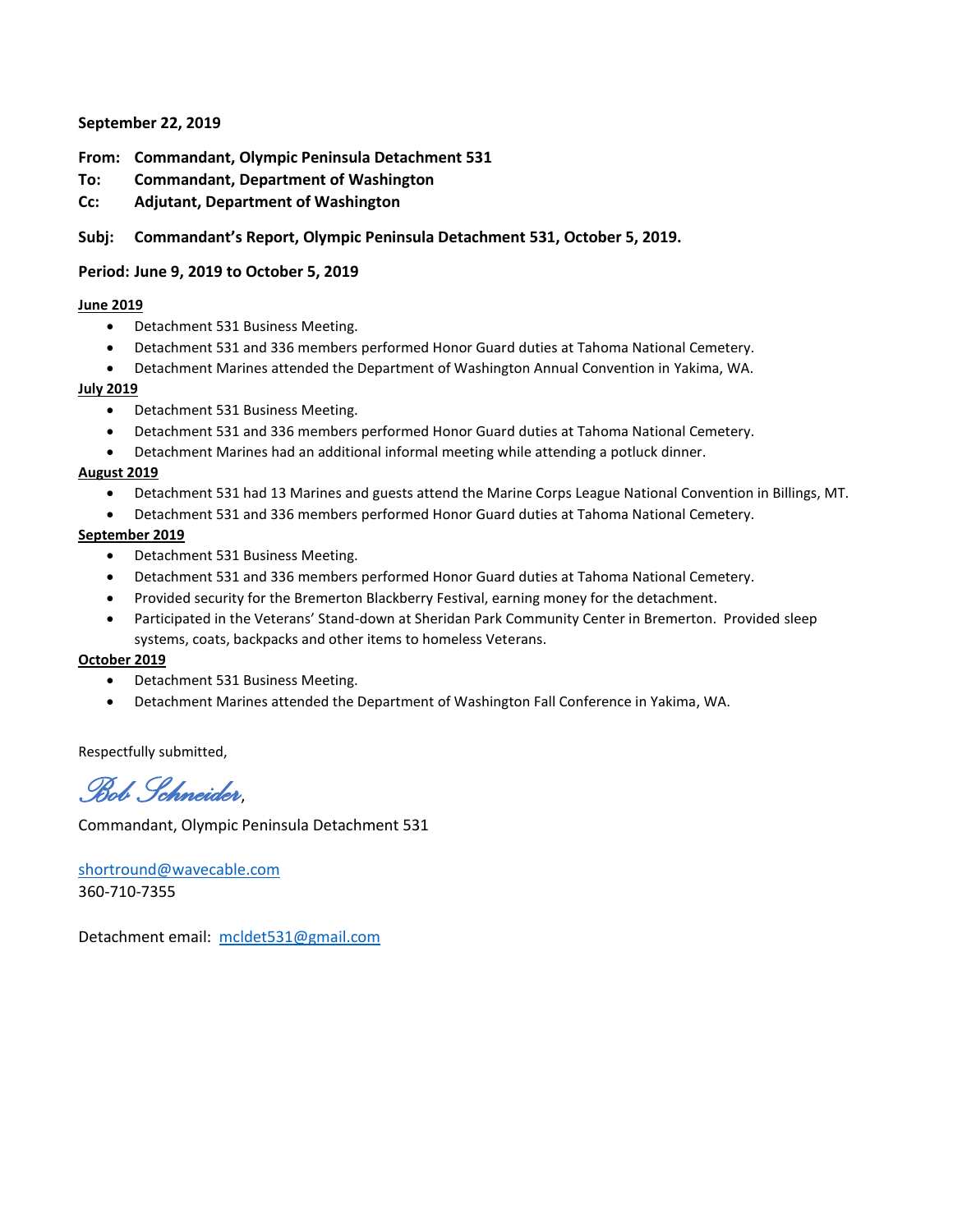### **Columbia River Detachment #826 501 (c) 3 EIN: 91-1647649 Department of Washington Marine Corps League BOARD OF TRUSTEES**

**Commandant: Lynn A Bolte; SrVice Cmndn't.: Henry Lasch; JrVice Cmndn't.: Pete Thornton; Judge Advocate: Toby Clairmont;**

**JrPast Cmndn't.: William Hauser**

5 October 2019

To: Bonnie Holden, Dept. Cmndn't Randy Ott, Dept. Adjutant

From: Lynn A Bolte, Det. Cmndn't John Stofiel, Det. Adjutant

Subj.: October Staff report (June-Oct)

We continue to bring strong support to the patients at the VA Hospital Vancouver Division in collusion with the Columbia River Unit of the MCL Auxiliary providing volunteer drivers, greeters, providing popcorn sales for incidental expenses. Clothing support, annual Christmas gifts provided by our Auxiliary.

Our youth group, the Lewis & Clark Young Marines commanded by one of our members Veteran Marine Devin Lewis, past Young Marine continues to grow strong and provides exemplary support in our community for all Veterans. They are still looking for a permanent home. They have 90+ members and recently returned home from and exciting week at CamPen & MCRD.

We have representation with the Marine Corps Coordinating Council (MCCC) of Oregon and SW WA bringing all of our local Marine Corps organizations to include the I & I 6thESB, H&S Company 6thESB Marines, and our local Recruiting stations. We are engaged with the Community Military Action Committee which was formed to bring our civilian counterparts together with our military community in positive support of one another. We are members of the Clark County Veterans Advisory Committee providing input to the County Councilors and guiding the delivery of county tax dollars established to support Veterans in need.

JUNE: Audited Nat'l Roster and PLM Roster; The Lewis & Clark Pound 225 of the Military Order of the Devil Dogs hosted our annual Devil Dog Picnic at our Cmndnt's home and we had positive participation at the event; Recruiting table set up at local annual COSTCO HEROES NIGHT, good camaraderie and retrieved 7 names to follow up with, no new members yet from the effort. The Detachment members approved a motion to support the Dept. Cmndn't in representing the detachments at the National conventions through our 50/25/25 raffle at our meetings.

JULY: 11th Oath of Mbrshp to 2 new members; Donated \$500.00 to our Auxiliary Unit in Support of Xmas gifts for VA Hospital Vancouver Div rehab residents; Donated \$500.00 to NW Battle Buddies in support of providing therapy dogs to Veterans in need.

AUGUST: Columbia River Detachment was awarded 1st Place in the National MCL Newsletter Competition this year at the National Convention. The award is in the Company Size Detachment Category.

SEPT: 11th Patriots Day at the Court House, 28th Veterans Stand down VA Hospital Vancouver Division (recruiting table) UPCOMING: TOYS FOR TOTS SUPPORT WITH H&S COMPANY, 6TH ESB, VETERAN'S DAY PARADE DETACHMENT BIRTHDAY PARTY, and the 6THESB BIRTHDAY BALL @ OREGON CONVENTION CENTER

Semper Fidelis Lynn A Bolte, Commandant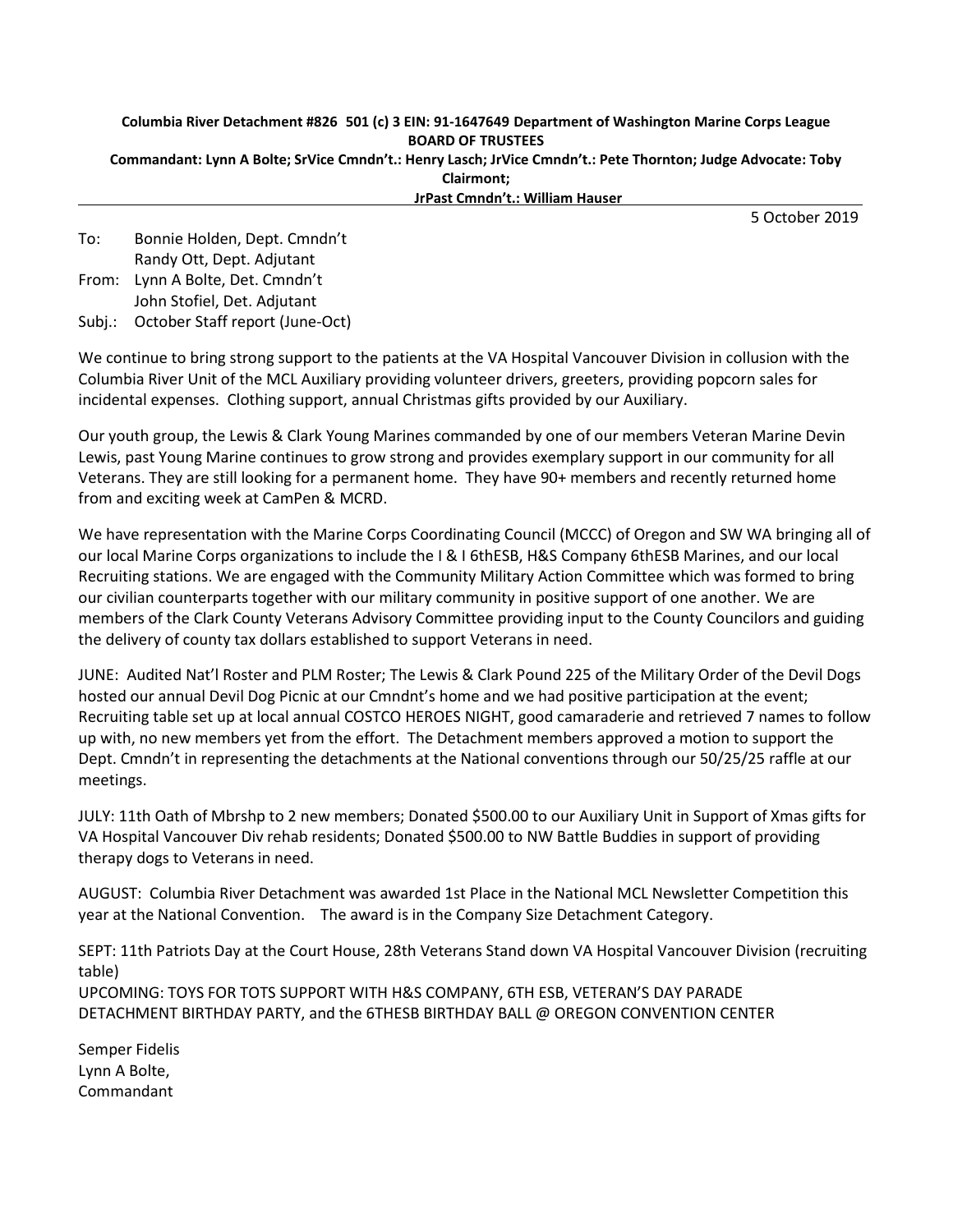

#### Yakima-Kittitas Det. 1055 Fall Staff 2019 Report

Current detachment strength is 24 regular members, 2 associate members, and 14 Permanent Life members.

Activities since the Department Convention include:

On Monday, July 15, 9 members of Det. 1055 provided the full graveside service for Marine Gysgt. Paul Edmonds. The family was extremely grateful that the detachment Chaplain and Jr. Past Commandant were ready and willing to provide

the comforting words that the family needed to hear and that the detachment "did their father proud".

Detachment members provided a color guard for the Yakima Greenway Foundation dedication ceremony on Saturday, July 27.

Jr. Past Commandant Falter presented the Good Citizenship award to 3 Eagle Scouts, brothers, in an Eagle court of Honor on July 27.

Marines Olsen and Falter attended the National Marine Corps League convention in Billings, MT the first week of August and were promoted to Pedigreed Devil Dogs. Woof! Woof!

Marine Quesnell attended the "Rock" ceremony in Enumclaw on August 31.

Marines Quesnell and Falter provided the lead color guard for the annual Selah Homecoming Parade on Sept. 18 in Selah.

Preparations are currently underway for the Veterans Stand Down October 19 and the annual Veterans Day ceremony at Sarg Hubbard Park on Nov. 11.

Respectfully submitted,

Nick Myers, Commandant, Det. 1055, MCL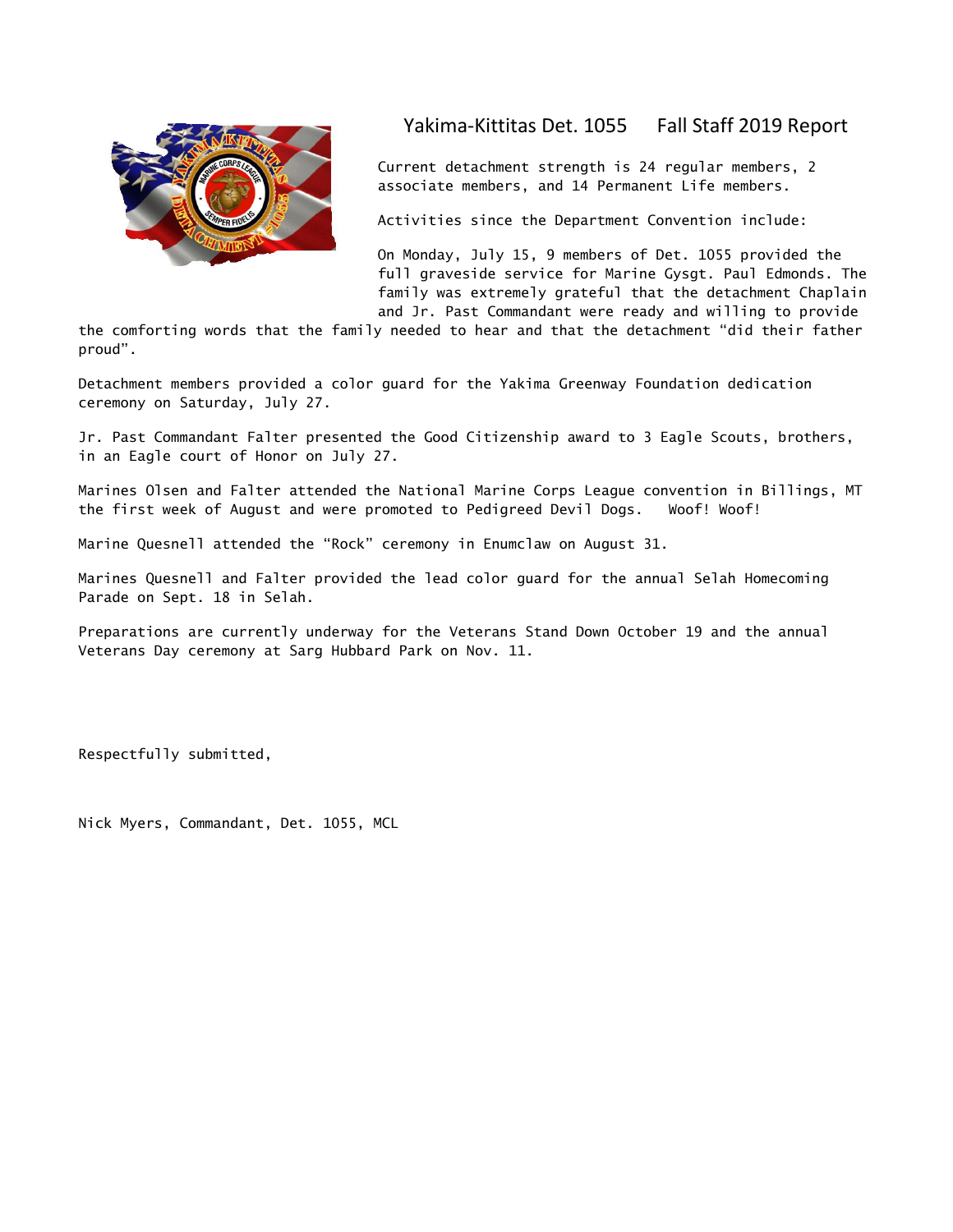# **Col. Richard "Buck" Francisco Detachment #1451 Report at 9 October Staff Meeting of the Department of Washington**

- Strength as of 9 October is 35 (29 Regular and 1 Associate) of which 21 (60%) are either PLMs or have paid. Transmittals have been submitted to Dept Paymaster Hauser.
- Activities:
	- o Held monthly manual of colors and arms practices.
	- $\circ$  Obtained 501(c)(4) status and listing under group 955.
	- o National COO confirmed to TACOM that we are in good standing. Requested status from TACOM several times with no response.
	- $\circ$  Worked with Bill Hauser to clear Detachment 1210's roster so their charter can be surrendered.
	- o Presented \$8,000 in scholarships to outstanding graduates of South Whidbey High School.
	- o Rose promotion over Memorial Day weekend
	- o Fundraising on 29 and 30 June.
	- $\circ$  Three July had a booth at Freeland Park and provided the color guard for the Celebrate America Fireworks event. Also provided financial support for the event.
	- o Four July lead the Maxwelton Parade and provided financial support
	- o 20 July provided color guard for the Whidbey Island Fair.
	- o 3 August provided color guard for opening of car show in Langley
	- o Provided flag that had been flown over nation's capital and color guard to present it to the South Whidbey Fire and EMS. Also provided a 5' x 8' flag for them.
	- o Provided the first 'In Honor Of' story to be published in the Semper Fi magazine.

Respectfully submitted, Don Nilson Adjutant/Paymaster Detachment 1451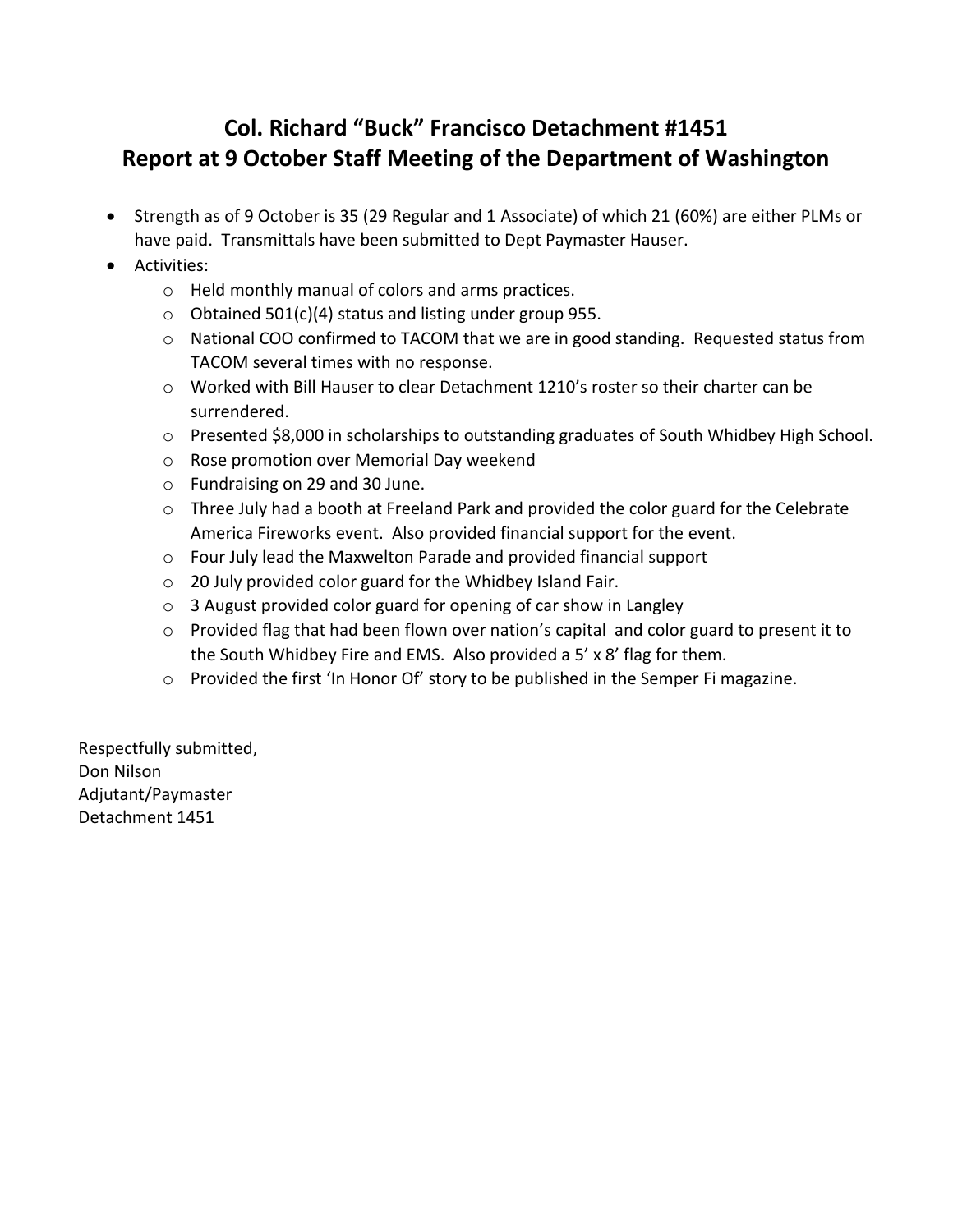# Americanism Report September 23, 2019

The report of the participants is not on the National website at this time. I was not given any Americanism Books to submit. We did have representation from 12 different Detachments this year. If anyone submitted and received an award the Department would like to hear from you.

Next year we will submit as many as we receive by Department Convention in June 2020 with articles and pictures from June 1, 2019 through May 31, 2020.

Bonnie Holden Department of Washington Americanism Committee

> Commandant's Report September 23, 2019

Since June 2019 I have visited 3 detachments. I have 4 more to visit which I hope to do by the end of this year.

We will be looking for a Judge Advocate as well as a Jr. Vice at the elections in June 2020 as the Senior Vice TJ Morgan has been elected as our National Judge Advocate. Anyone who is interested in running for these positions need to be nominated from the floor with a short summary of their credentials at the Spring Staff Meeting.

Due to an unfortunate accident he will not be in attendance this meeting since he just had surgery to repair his hand and wrist which had 7 broken bones.

I had requested in June 2019 general business meeting to have all the PLM's submitted by the Fall Staff Meeting. Unless we receive many more in the next week we currently have 5 submitted out of 15. We will have all the PLM's lists at the Fall Staff Meeting but they need to be signed not only by the Commandant but also by the Paymaster or Paymaster/Adjutant whichever your Detachment has in force.

I am in hopes that we will have a detachment who will submit and offer to do the Convention in June 2020.

All other business will be discussed and gone over during the Fall Staff Meeting

Bonnie Holden Commandant Dept of Washington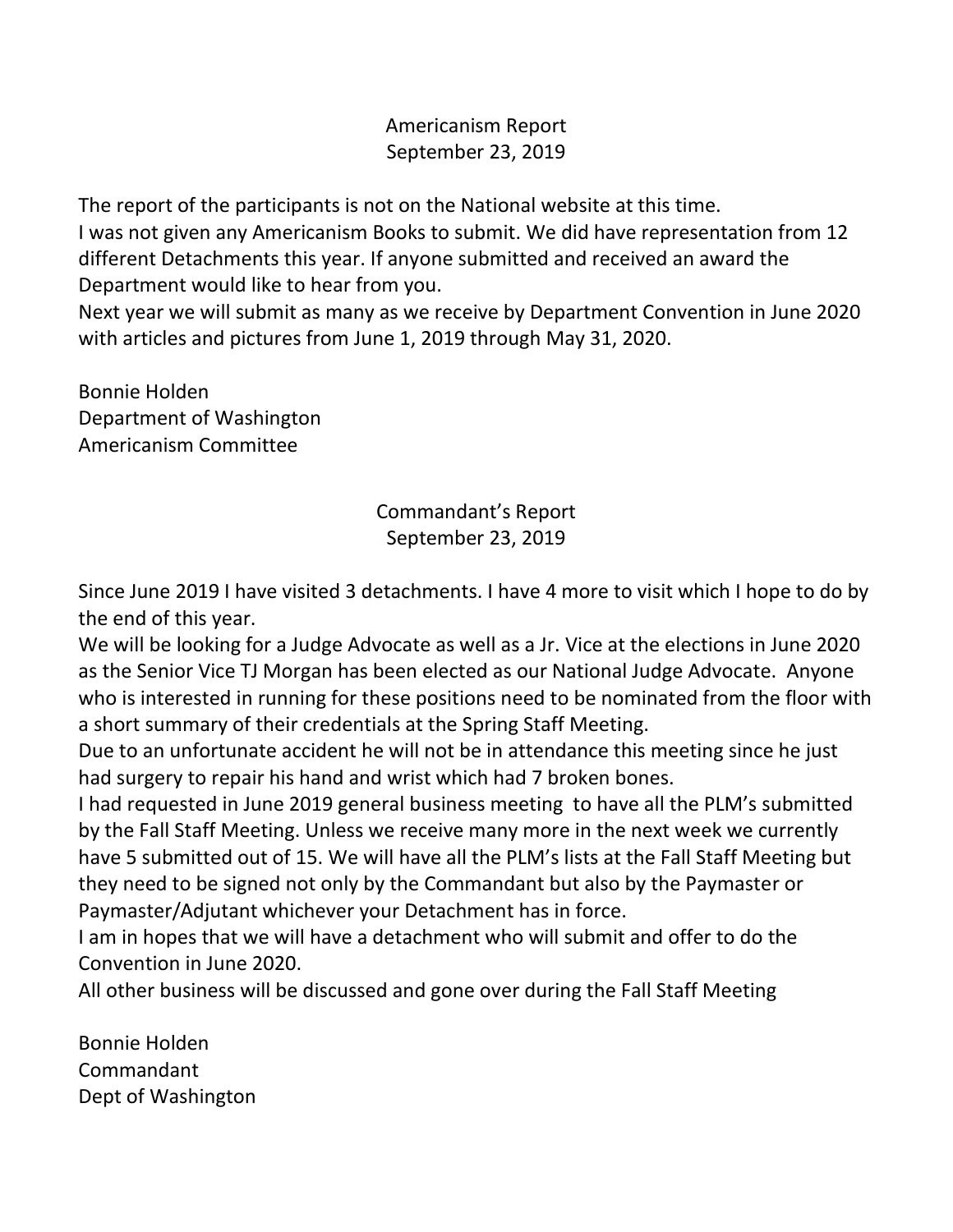#### October 2, 2019

From: Kari Sobisky, Commandant, Melvin M. Smith Det. #586

- To: Bonnie Holden, Commandant, Department of Washington
- CC: Adjutant, Department of Washington
- Subj: Detachment Commandant's Report of Detachment Activities

With great pride and joy, I submit our Detachment's activities since the Department Convention in June:

- ➢ At the end of June, our Units joined together to support Spokane's 3-on-3 Basketball Hoop Fest by selling refreshments to the thirsty ballers and crowd. This has been a great event.
- $\triangleright$  The 96<sup>th</sup> MCL National Convention in Billings, MT was the place to be in August. Our Detachment and Auxiliary were well represented, and everyone had a great time. I've included some pictures of the fun.
- ➢ Our Honor Guard continues to render honors for our Fallen Marines/Corpsmen at the Eastern Washington Veterans Cemetery at Medical Lake. We continue to support "P" Battery with their firing details as their training schedule limits their availability at times.
- ➢ We continue to support the NWD Leadership Conference in Spokane. Great to see the leaders of the North West again.
- ➢ Washington's Fallen Heroes Project, Operation Spokane Heroes and Illuminating Courage supported the "March for the Fallen" in Spokane on Sept  $14<sup>th</sup>$ . This event is dedicated to our Fallen Military Heroes and is a 5/10/15k walk, run or march.
- $\triangleright$  For the past five years, we have held a rifle raffle at the local gun shows with tremendous success. If you are interested, see one of us for tickets. The next winning number could be yours. We will draw in March 2020.
- ➢ We presented certificates and flags to 2 Eagle Scouts. It has been awhile since we've been invited to a Court of Honor in Spokane.
- ➢ The Spokane County Young Marines have been very busy with training throughout the Summer. They continue to grow and have events in the area.

This concludes our report of activities.

Semper Fi! Commandant Kari Sobisky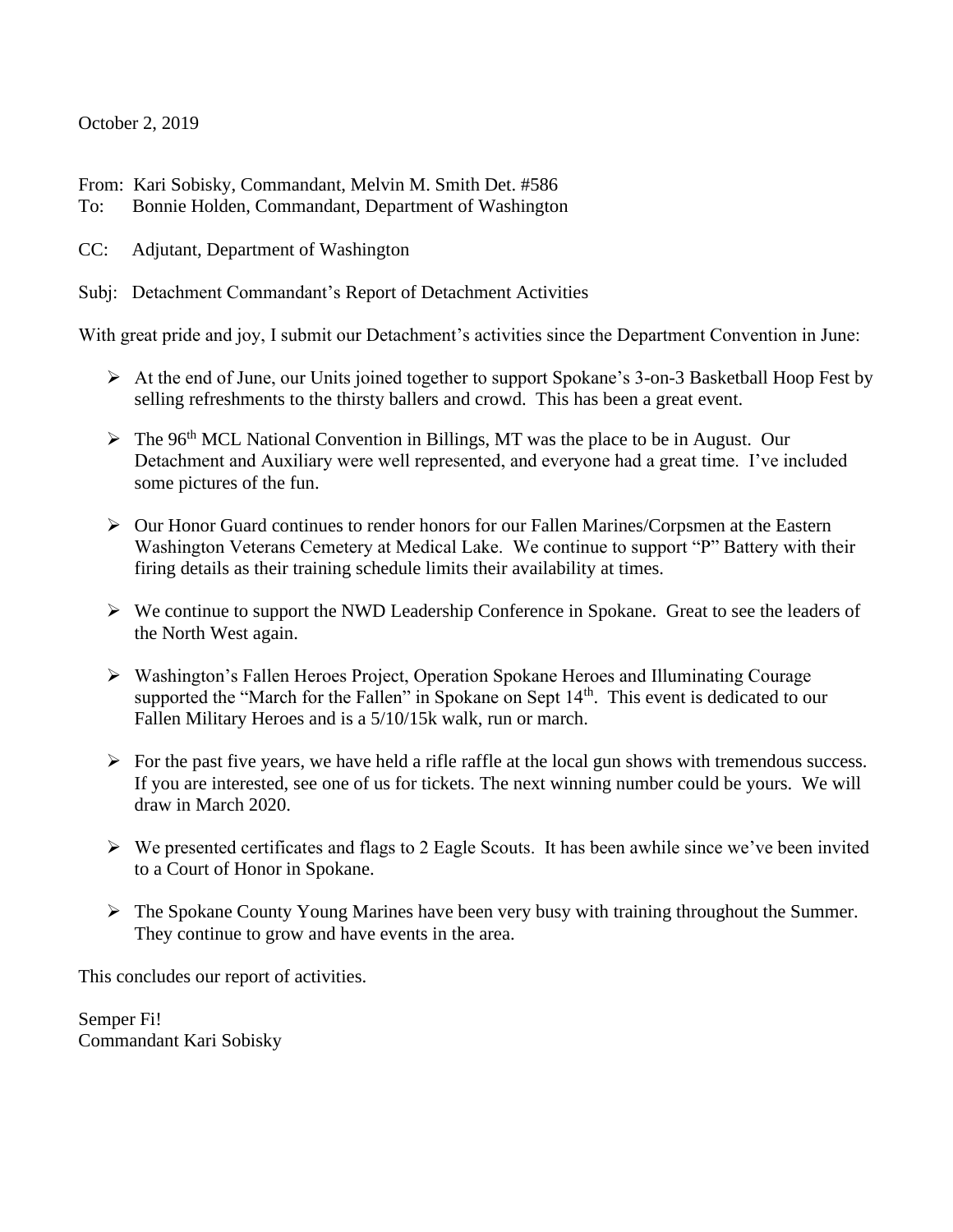Det 482 Report

During this period, Detachment 482 did rose distribution at Cabalas during Labor Day weekend. Very successful with generous donations.

We did get three new members during the last six months.

Our Detachment is gearing up for Toys-4-Tots.

We also experienced a change in Commandants as Dr. John Britcher, elected Commandant, had to step down for medical reasons. Sky Busk, Senior Vice Commandant, accepted the position as Commandant.

End of report.

Sky Busk Commandant, Detachment 482

# **MOUNT OLYMPUS DETACHMENT 897**

## **FALL STAFF REPORT**

# **OCTOBER 5, 2019**

Sprint boat races returned to Extreme Sports Park in Port Angeles on July 27<sup>th</sup> and again on September 7<sup>th</sup>, 2019. Detachment members volunteered to provide security at both races and received a total of \$826 in donations. Sprint boat races return to Port Angeles each year and race officials request our assistance in providing security.

Our Detachment made a great showing at the Forks Old Fashioned 4<sup>th</sup> of July Parade. Twelve of our members rode in Eric Miner's trailer while being towed by the LTVH-6 built by six members of the Detachment. This vehicle is a replica of a Marine Corps track vehicle. It was built around a 2001 Ford Explorer. It should be noted that Eric, Guy, Sid, Jeff, Don and Mark built the LTVH-6 in just six weeks without any plans except for their ideas penciled out on scratch paper. Mark drove the "float" in the parade while Sid manned the turret and Jeff rode in the 'look-out'

position. Our Detachment was awarded first place in the Veterans Division.

Our Marine Corps League Detachment entered the Joyce Days Parade on August  $6<sup>th</sup>$  and again the LTVH-6 was a huge crowd pleaser. Jeff McFarland drove while his wife was crew spotter and Sid Gerling was turret operator. Sid built the turret and the replica M-60 complete with a belt of ammo.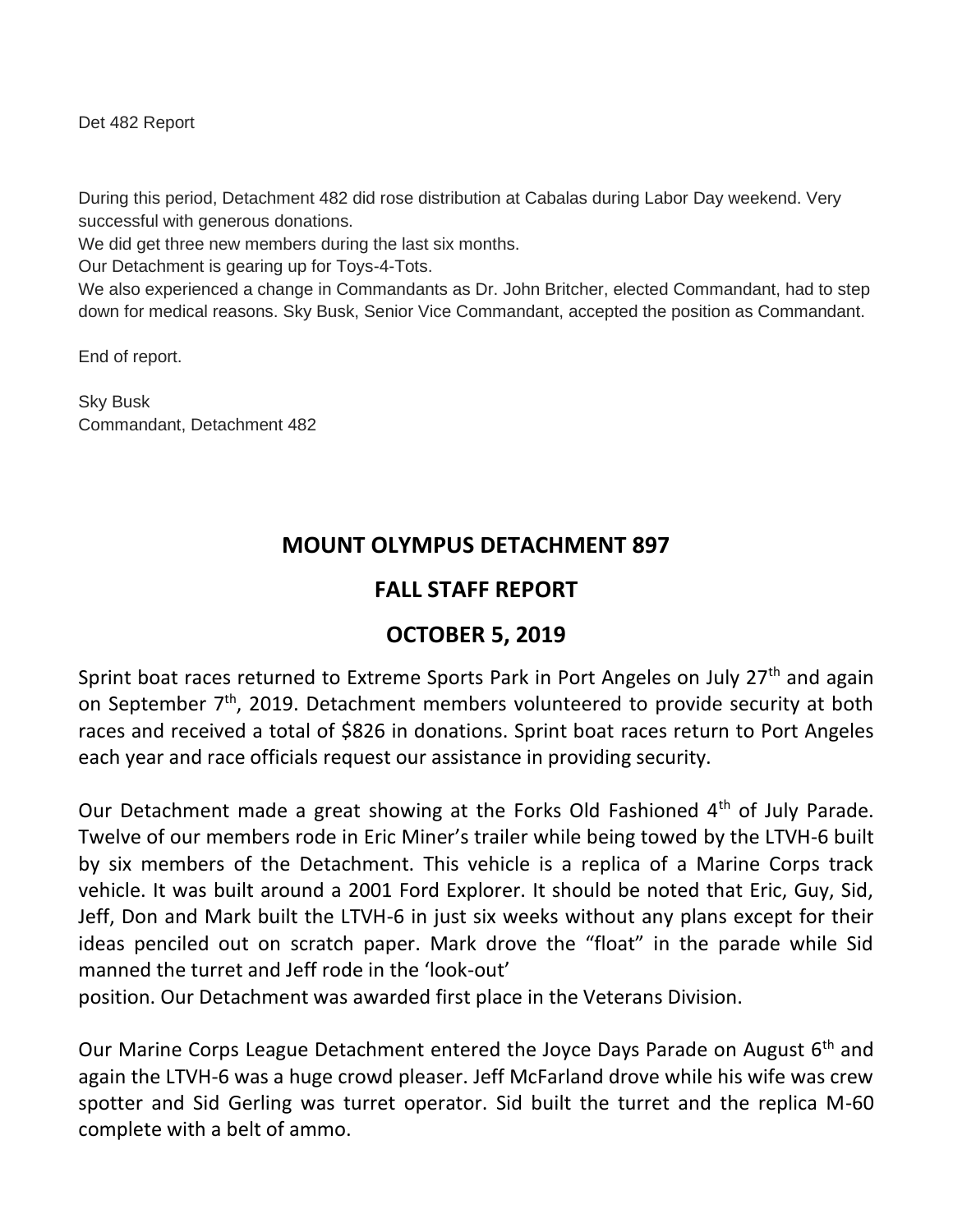Mark and Diana Schildknecht drove to Billings, Montana to attend the 96<sup>th</sup> Marine Corps League National Convention which took place from August  $4<sup>th</sup>$  to the  $9<sup>th</sup>$ . In attendance were over nine hundred Marines and guests from across the United States. **Note:** For the first time in 70 years someone from the Northwest Division was elected to the position of National Judge Advocate. The last member of the Northwest Division to be elected to this position was Past Department of Washington Commandant Clay Nixon in 1947. The newly elected National Judge Advocate is T J Morgan from Spokane, Washington.

Two events took place on August  $10<sup>th</sup>$  at which the LTVH-6 was displayed. The first was the Home Depot Veterans Appreciation Day and the second event was the Unity of Effort which features both military and civilian demonstrations. The Marines, Army, Navy and Coast Guard were there with helicopters and military vehicles. Our Detachment was there with the LTVH-6 which drew much attention from all those in attendance.

The Detachment Summer Picnic was held on August 24<sup>th</sup>, once again at the home of Past Department Commandant Dan Abbott and his wife Wendy. Honor Guard members had to leave at noon to provide a rifle salute at a funeral at the local cemetery. They returned and joined others for lunch prepared by Dan, and cake in celebration of Wendy's birthday.

An annual 9-11 Remembrance Ceremony was held at Waterfront Park in Port Angeles on September  $11<sup>th</sup>$ . In attendance among the many law enforcement members and first responders, were members of our Detachment Honor Guard. Those remembered were the victims of the terrorist attack and the first responders who perished that day and also those who have passed away since that day as a result of exposure to debris.

Respectfully Submitted, Guy Iredale Commandant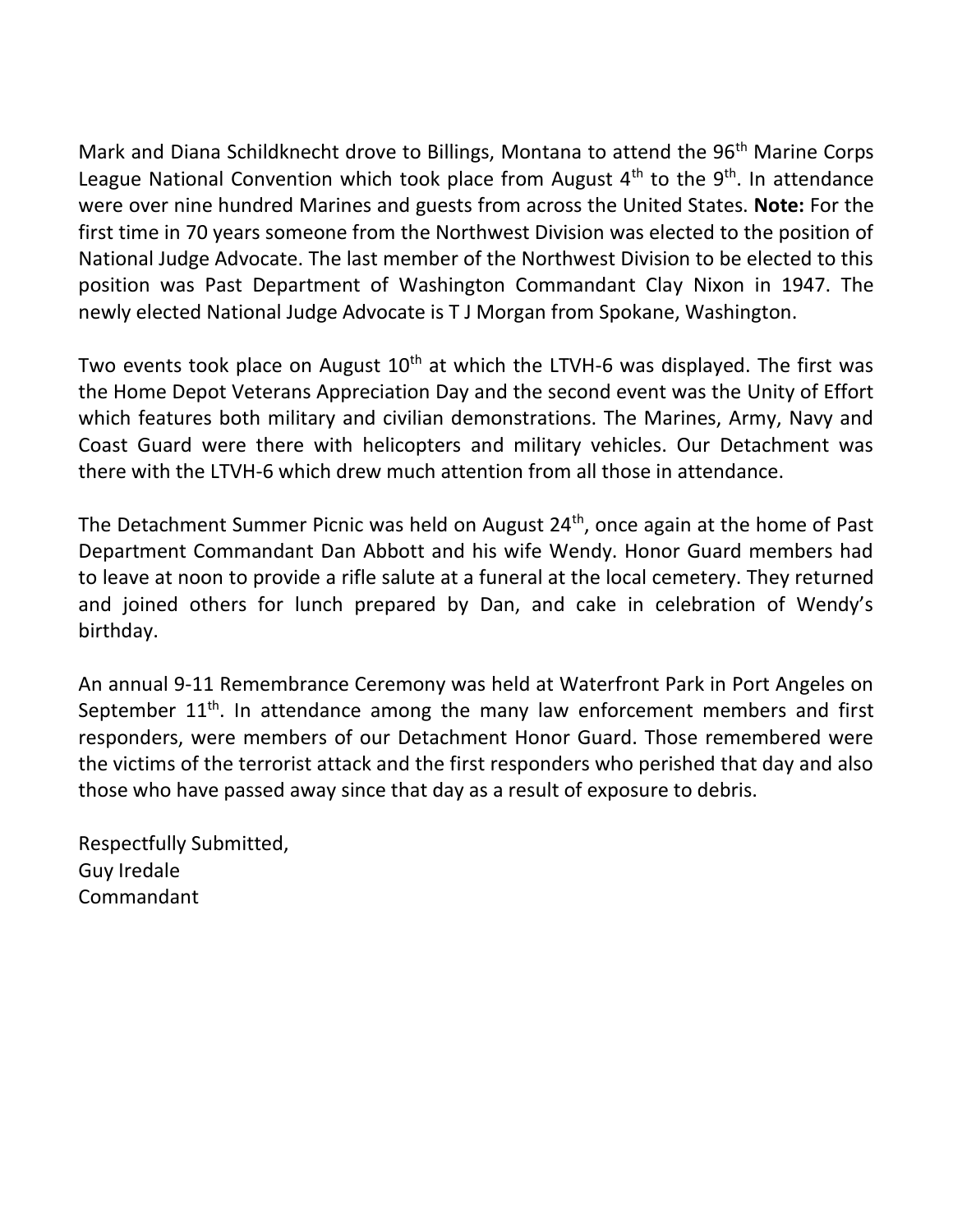# Marine for Life Network Seattle 2019

| Month | Attendees  | <b>Notes</b>                                            |                           |  |  |
|-------|------------|---------------------------------------------------------|---------------------------|--|--|
| Oct   | 28         |                                                         |                           |  |  |
| Nov   | No event   |                                                         |                           |  |  |
| Dec   | 58         | 60/40 split                                             |                           |  |  |
| Jan   | 50         | 2 left event with interviews. Bremerton Vet Tribe Event |                           |  |  |
| Feb   | <b>CNX</b> | Weathered out                                           |                           |  |  |
|       |            |                                                         | at Slippery Pig Brewery I |  |  |
| March | 20         | Bangor                                                  | Event                     |  |  |
| April | 22         |                                                         |                           |  |  |
| May   | No event   |                                                         |                           |  |  |
| June  | 15         | 2 job seakers                                           |                           |  |  |
| July  | 22         |                                                         |                           |  |  |
| Aug   | 17         | 4 job seakers                                           |                           |  |  |
| Sept  | 19         | 3 job seakers                                           |                           |  |  |
|       |            |                                                         |                           |  |  |

I can break out by total attendance in 2019, but need to do a data pull in Eventbrite. I will give a rough estimate, Nomally we have 20% who don't RSBP,This one is straight forward.

Thais isn't something I have tracked, as HQ is aware.

I have focused on network effect and connections of connections rather than a high-touch (i.e.inefficient) profile. Highlited with "16" hours a month each rep there isn't time to follow up with each contact, and even though Ace (and most reps) are well over that each month, adding this would mean we need to dial back the time spent on other thisngs, like networking events. So long Story short, I am working on a plan to start following up with candidates, but don't have any of those numbers other than little stories here and there.

That said, I'd estimate 30-40 direct and indirect hires made through M4L activities in 2018, probable 10 in 2019. With Veteran unemployment so low, attendance has been down a bit, And although I do as for sponsors for the event I am looking to find cost-free options for the event going forward, as we have done in Bremerton. Probably 70% are from M4L events, the rest are other contacts from outside events

Problems reaching out to Marines: Yes and no. I'd say the challenge is more getting them to self-serve and come to events. I'v had many who contact me, are interested in getting a new or "better" job, but then don't take the next step of either responding to email or coming to events that are local to them. But any better contact with Marines is great. So I'd say that this is always a challenge. If I could be more specific, I'd say the challenge is in branding-how do we get Marines to realize this is how to get a job, and they need to be networking.

There is a Eastern Washington Rep now, and I work with the Portland Rep quite a bit. The Eastern Washington Rep is new.